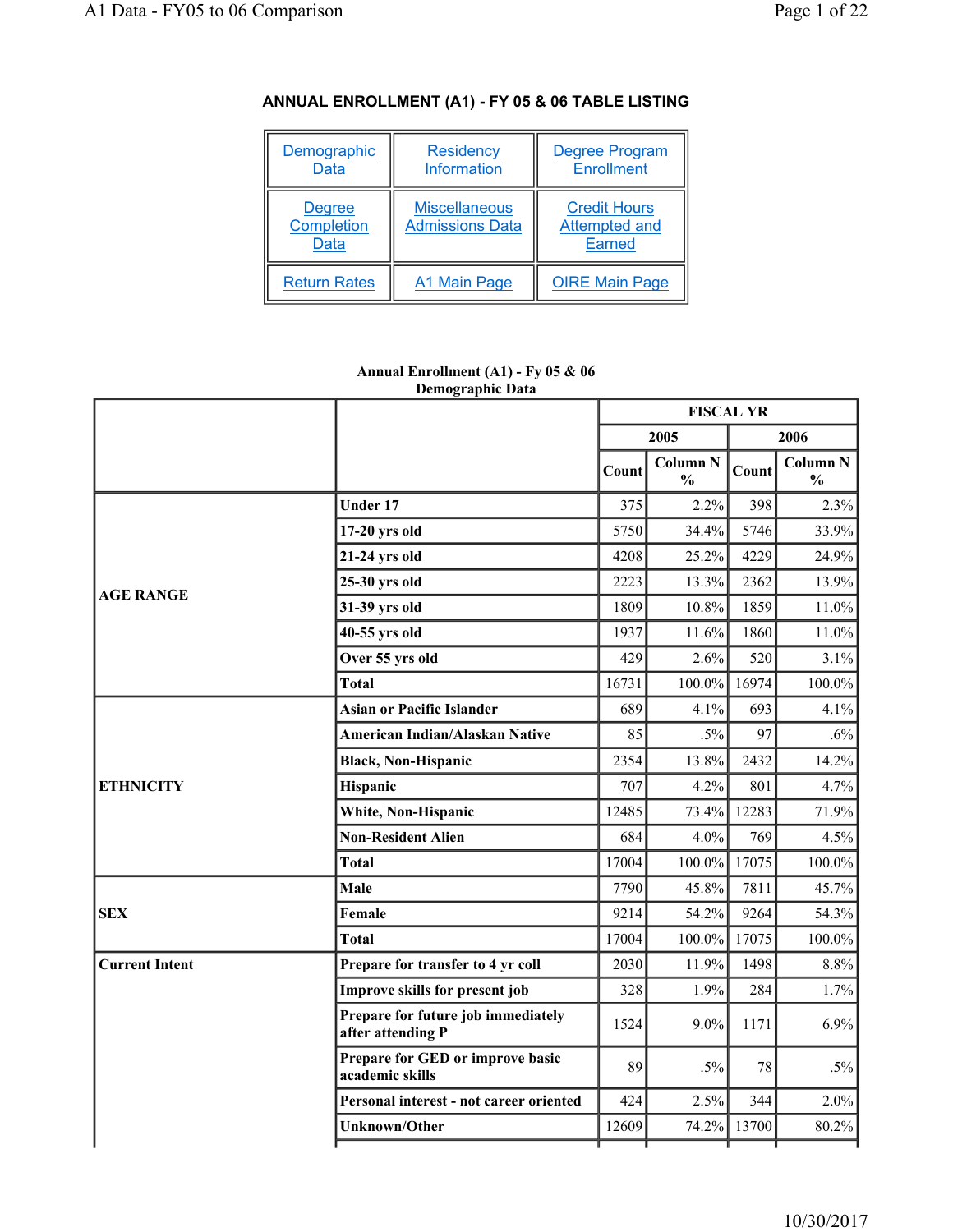|                                      | <b>Total</b>                                            | 17004            | 100.0% 17075 |       | 100.0% |
|--------------------------------------|---------------------------------------------------------|------------------|--------------|-------|--------|
|                                      | <b>Complete one or several courses</b>                  | 7830             | 46.0%        | 7856  | 46.0%  |
| <b>ENROLLMENT OBJECTIVE</b>          | <b>Complete a Certificate</b>                           | 453              | 2.7%         | 466   | 2.7%   |
|                                      | <b>Complete an Associate degree</b>                     | 8721             | 51.3%        | 8753  | 51.3%  |
|                                      | <b>Total</b>                                            | 17004            | $100.0\%$    | 17075 | 100.0% |
|                                      | Not applicable                                          | 9750             | 57.3%        | 10190 | 59.7%  |
|                                      | <b>Economically disadvantaged</b>                       | 1716             | 10.1%        | 1798  | 10.5%  |
| <b>DISADVANTAGED STATUS</b>          | <b>Academically disadvantaged</b>                       | 3287             | 19.3%        | 2913  | 17.1%  |
|                                      | Both Econ & Acad disadvantaged                          | 2251             | 13.2%        | 2174  | 12.7%  |
|                                      | <b>Total</b>                                            | 17004            | 100.0%       | 17075 | 100.0% |
|                                      | Not applicable                                          | 16394            | 96.4%        | 16397 | 96.0%  |
| <b>LTD-ENG PROFICIENCY</b>           | <b>Limited-English-Proficient</b>                       | 610              | 3.6%         | 678   | 4.0%   |
|                                      | <b>Total</b>                                            | 17004            | 100.0%       | 17075 | 100.0% |
|                                      | Not applicable                                          | 16447            | $96.7\%$     | 16501 | 96.6%  |
| <b>DISABILITY STATUS</b>             | <b>Disability Student</b>                               | 557              | 3.3%         | 574   | 3.4%   |
|                                      | <b>Total</b>                                            | 17004            | $100.0\%$    | 17075 | 100.0% |
|                                      | N <sub>0</sub>                                          | 10528            | 61.9%        | 12119 | 71.0%  |
| <b>Signed Declaration of Intent</b>  | Yes                                                     | 6476             | 38.1%        | 4956  | 29.0%  |
|                                      | <b>Total</b>                                            | 17004            | $100.0\%$    | 17075 | 100.0% |
|                                      | <b>Not Applicable</b>                                   | 9750             | 57.3%        | 10190 | 59.7%  |
|                                      | No support                                              | 5777             | 34.0%        | 5661  | 33.2%  |
| <b>SPEC</b><br>SUPPORT/DISADVANTAGED | <b>Sup Services/Perkins II Funds</b>                    | 1364             | 8.0%         | 1109  | 6.5%   |
|                                      | <b>Sup Services/Other Sources</b>                       | 113              | $.7\%$       | 115   | $.7\%$ |
|                                      | <b>Total</b>                                            | 17004            | 100.0%       | 17075 | 100.0% |
|                                      | <b>Not Applicable</b>                                   | 16447            | 96.7%        | 16501 | 96.6%  |
|                                      | No support                                              | 338              | 2.0%         | 350   | 2.0%   |
| <b>SPEC SUPPORT/DISABILITIES</b>     | <b>Sup Services/Perkins II Funds</b>                    | 74               | .4%          | 73    | .4%    |
|                                      | <b>Sup Services/Other Sources</b>                       | 145              | .9%          | 151   | .9%    |
|                                      | <b>Total</b>                                            | 17004            | $100.0\%$    | 17075 | 100.0% |
|                                      | <b>Not Applicable</b>                                   | 16394            | 96.4%        | 16397 | 96.0%  |
| <b>SPEC SUP/LTD ENG PROF</b>         | No support                                              | 608              | 3.6%         | 677   | 4.0%   |
|                                      | <b>Sup Services/Perkins II Funds</b>                    | $\overline{c}$   | $.0\%$       |       | $.0\%$ |
|                                      | <b>Total</b>                                            | 17004            | $100.0\%$    | 17075 | 100.0% |
| <b>JTPA PARTICIPANT</b>              | <b>All Other</b>                                        | 17004            | $100.0\%$    | 17075 | 100.0% |
|                                      | <b>Total</b>                                            | 17004            | $100.0\%$    | 17075 | 100.0% |
| <b>OCCUPATIONAL-ABE/ASE</b>          |                                                         | 16835            | 99.0%        | 16869 | 98.8%  |
|                                      | <b>Vocational Home Econ</b>                             | 4                | $.0\%$       | 7     | $.0\%$ |
|                                      | English Language & Literature                           | $\overline{c}$   | $.0\%$       |       | $.0\%$ |
|                                      | <b>Liberal Arts/Sciences</b>                            | 21               | $.1\%$       | 103   | $.6\%$ |
|                                      | <b>Precision Production Trades</b>                      | $\boldsymbol{0}$ | $.0\%$       |       | $.0\%$ |
|                                      | <b>Transportation &amp; Materials Moving</b><br>Workers | $\boldsymbol{0}$ | $.0\%$       | 1     | $.0\%$ |
|                                      |                                                         |                  |              |       |        |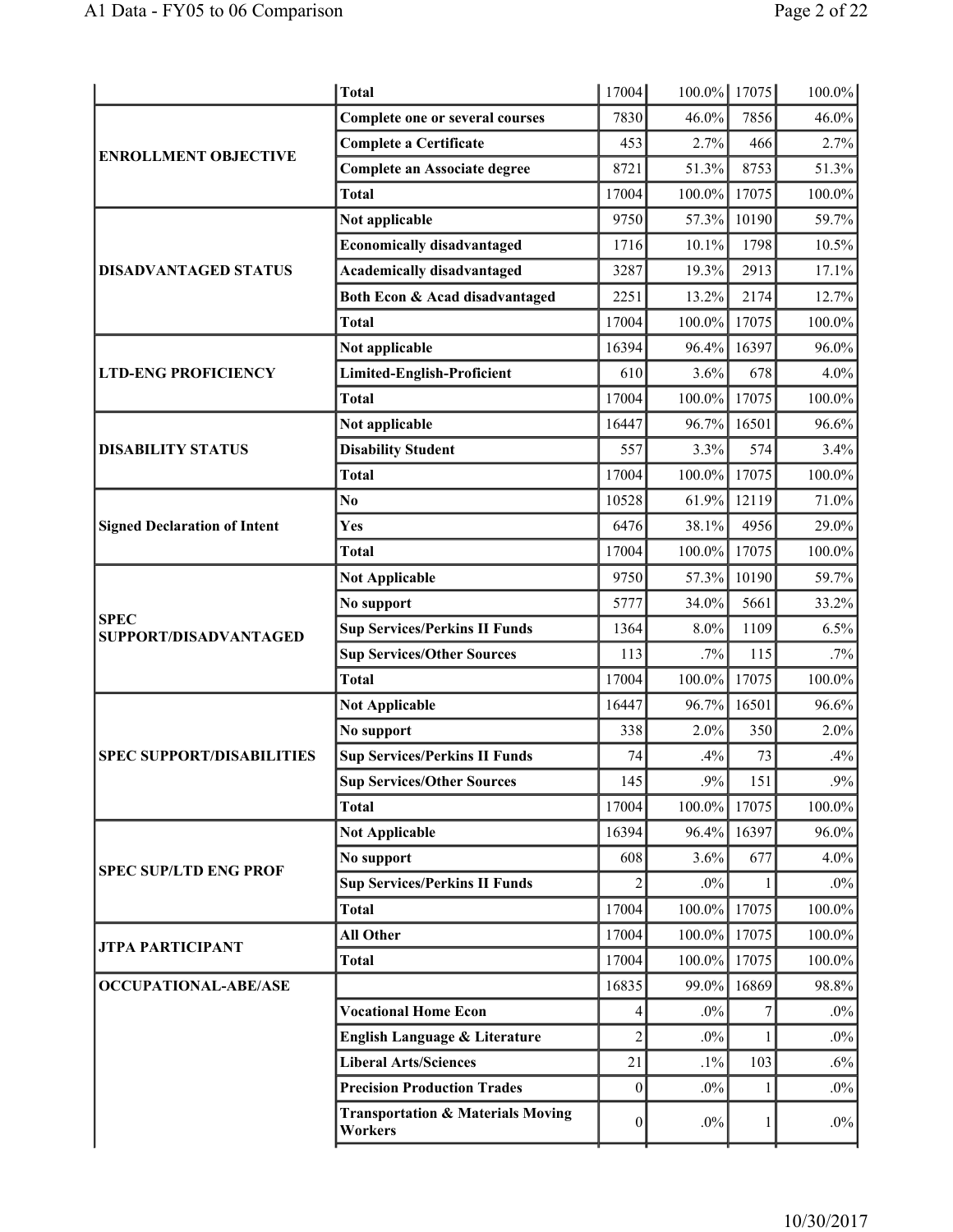|                                | <b>Health Professions</b>                                                                                                                                                                                                                                                                                                                                                     | $\overline{c}$ | $.0\%$    |       | $.0\%$    |
|--------------------------------|-------------------------------------------------------------------------------------------------------------------------------------------------------------------------------------------------------------------------------------------------------------------------------------------------------------------------------------------------------------------------------|----------------|-----------|-------|-----------|
|                                | <b>Bus Mngmnt/Admin Services</b>                                                                                                                                                                                                                                                                                                                                              | 140            | $.8\%$    | 92    | $.5\%$    |
|                                | <b>Total</b>                                                                                                                                                                                                                                                                                                                                                                  | 17004          | 100.0%    | 17075 | 100.0%    |
|                                | <b>Associates Degree</b>                                                                                                                                                                                                                                                                                                                                                      | 444            | 2.6%      | 426   | 2.5%      |
|                                | <b>Bachelor Degree</b><br>Certificate<br><b>Doctoral Degree</b><br><b>GED</b><br><b>High Schl Diploma</b><br><b>Masters Degree</b><br><b>None</b><br>Other<br><b>1st Professional Degree</b><br>Some college<br><b>Unknown</b><br><b>Total</b><br><b>Not a Voucher Recipient/NA</b><br><b>ITA/Voucher Payment Received</b><br><b>Total</b><br><b>Not a Veteran</b><br>Veteran | 743            | 4.4%      | 642   | $3.8\%$   |
|                                |                                                                                                                                                                                                                                                                                                                                                                               | 251            | 1.5%      | 229   | 1.3%      |
|                                |                                                                                                                                                                                                                                                                                                                                                                               | 56             | .3%       | 48    | .3%       |
|                                |                                                                                                                                                                                                                                                                                                                                                                               | 595            | 3.5%      | 535   | 3.1%      |
|                                |                                                                                                                                                                                                                                                                                                                                                                               | 9478           | 55.7%     | 9383  | 55.0%     |
| <b>HIGHEST DEG PREV EARNED</b> |                                                                                                                                                                                                                                                                                                                                                                               | 247            | 1.5%      | 212   | 1.2%      |
|                                |                                                                                                                                                                                                                                                                                                                                                                               | 508            | 3.0%      | 579   | 3.4%      |
|                                |                                                                                                                                                                                                                                                                                                                                                                               | 287            | 1.7%      | 347   | $2.0\%$   |
|                                |                                                                                                                                                                                                                                                                                                                                                                               | 18             | $.1\%$    | 19    | $.1\%$    |
|                                |                                                                                                                                                                                                                                                                                                                                                                               | 922            | 5.4%      | 1094  | 6.4%      |
|                                |                                                                                                                                                                                                                                                                                                                                                                               | 3455           | 20.3%     | 3561  | $20.9\%$  |
|                                |                                                                                                                                                                                                                                                                                                                                                                               | 17004          | $100.0\%$ | 17075 | $100.0\%$ |
|                                |                                                                                                                                                                                                                                                                                                                                                                               | 16970          | 99.8%     | 17056 | 99.9%     |
| <b>WIA Voucher Recipient</b>   |                                                                                                                                                                                                                                                                                                                                                                               | 34             | $.2\%$    | 19    | $.1\%$    |
|                                |                                                                                                                                                                                                                                                                                                                                                                               | 17004          | 100.0%    | 17075 | 100.0%    |
|                                |                                                                                                                                                                                                                                                                                                                                                                               | 16634          | 97.8%     | 16711 | 97.9%     |
| <b>Veteran Status</b>          |                                                                                                                                                                                                                                                                                                                                                                               | 370            | 2.2%      | 364   | 2.1%      |
|                                | <b>Total</b>                                                                                                                                                                                                                                                                                                                                                                  | 17004          | $100.0\%$ | 17075 | $100.0\%$ |

#### **Annual Enrollment (A1) - Fy 05 & 06 Residency Information**

|                  |                                       | <b>FISCAL YR</b> |              |                |                    |
|------------------|---------------------------------------|------------------|--------------|----------------|--------------------|
|                  |                                       |                  | 2005         | 2006           |                    |
|                  |                                       | Count            | Column $N\%$ |                | Count Column N $%$ |
|                  | In-district                           | 11880            | 69.9%        | 12038          | 70.5%              |
|                  | Out-of-district                       | 4223             | 24.8%        | 4090           | 24.0%              |
| <b>RESIDENCY</b> | <b>State Correctional Institution</b> | $\overline{c}$   | $.0\%$       | $\Omega$       | $.0\%$             |
|                  | Out-of-state                          | 239              | 1.4%         | 216            | 1.3%               |
|                  | <b>Foreign Country</b>                | 660              | 3.9%         | 731            | 4.3%               |
|                  | <b>Total</b>                          | 17004            | 100.0%       | 17075          | 100.0%             |
| <b>COUNTY</b>    | <b>Adams</b>                          | 18               | $.1\%$       | 15             | $.1\%$             |
|                  | <b>Alexander</b>                      | $\overline{c}$   | $.0\%$       | $\overline{c}$ | $.0\%$             |
|                  | <b>Bond</b>                           | $\overline{2}$   | $.0\%$       | 8              | $.0\%$             |
|                  | <b>Boone</b>                          | 5                | $.0\%$       | 6              | $.0\%$             |
|                  | Brown                                 | $\overline{c}$   | $.0\%$       | $\theta$       | $.0\%$             |
|                  | Bureau                                | 14               | $.1\%$       | 21             | $.1\%$             |

# return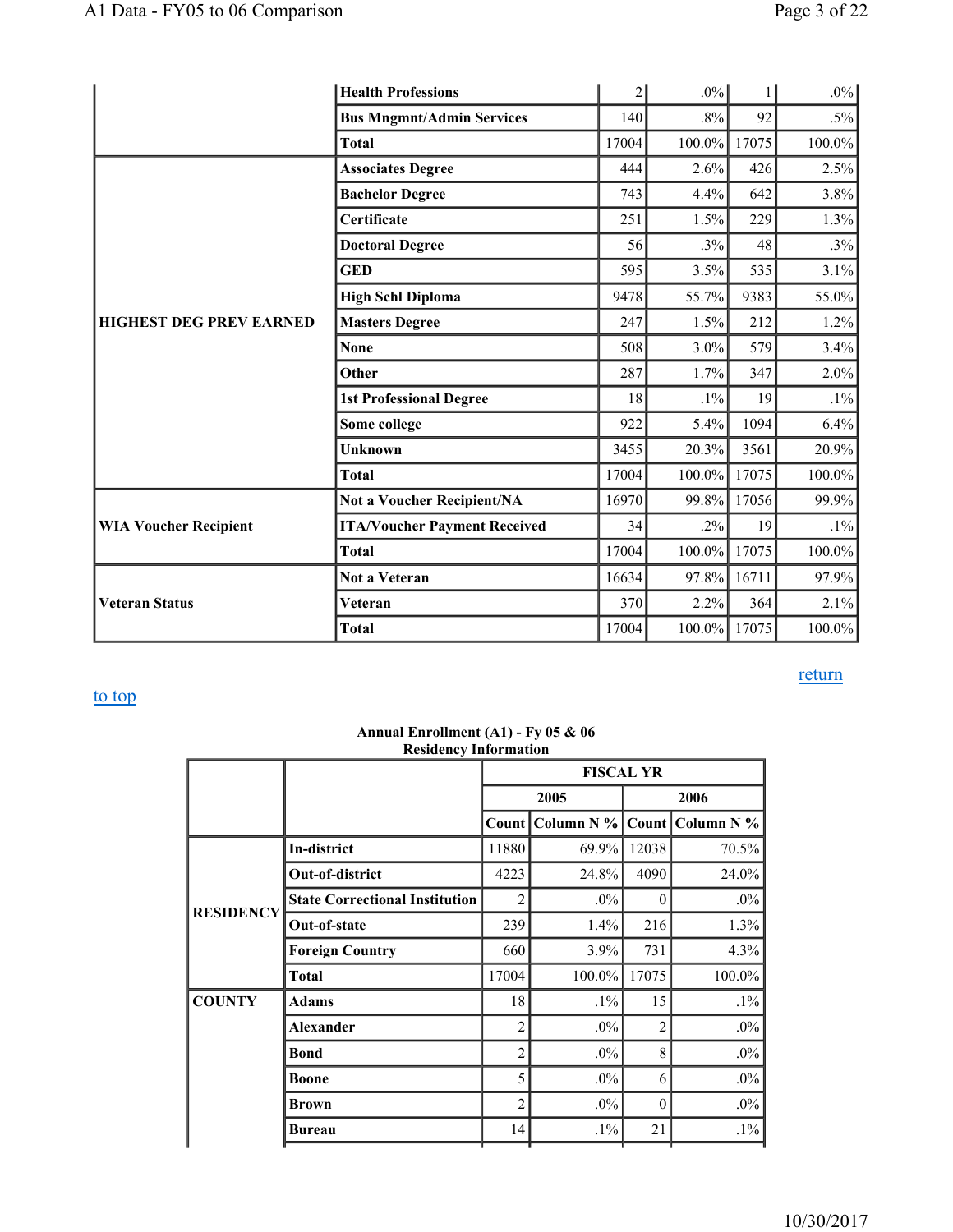| Calhoun           | 3                       | $.0\%$ | 4            | $.0\%$ |
|-------------------|-------------------------|--------|--------------|--------|
| Carroll           | $\overline{7}$          | $.0\%$ | 6            | $.0\%$ |
| Cass              | $\overline{7}$          | $.0\%$ | 8            | $.0\%$ |
| Champaign         | 9728                    | 57.2%  | 9641         | 56.5%  |
| Christian         | 19                      | $.1\%$ | 23           | $.1\%$ |
| <b>Clark</b>      | 22                      | $.1\%$ | 14           | $.1\%$ |
| Clay              | $\mathbf{1}$            | $.0\%$ | 4            | $.0\%$ |
| <b>Clinton</b>    | 5                       | $.0\%$ | 9            | $.1\%$ |
| <b>Coles</b>      | 90                      | $.5\%$ | 72           | .4%    |
| Cook              | 1420                    | 8.4%   | 1400         | 8.2%   |
| Crawford          | 23                      | $.1\%$ | 16           | $.1\%$ |
| Cumberland        | 13                      | $.1\%$ | 14           | $.1\%$ |
| De Kalb           | 18                      | $.1\%$ | 19           | $.1\%$ |
| De Witt           | 153                     | $.9\%$ | 147          | .9%    |
| <b>Douglas</b>    | 549                     | 3.2%   | 551          | 3.2%   |
| Du Page           | 190                     | 1.1%   | 158          | .9%    |
| <b>Edgar</b>      | 58                      | .3%    | 68           | .4%    |
| <b>Edwards</b>    | 10                      | $.1\%$ | 5            | $.0\%$ |
| Effingham         | 55                      | .3%    | 46           | .3%    |
| Fayette           | 9                       | $.1\%$ | 11           | $.1\%$ |
| Ford              | 469                     | 2.8%   | 450          | 2.6%   |
| Franklin          | $\overline{7}$          | $.0\%$ | 6            | $.0\%$ |
| <b>Fulton</b>     | 8                       | $.0\%$ | 8            | $.0\%$ |
| Gallatin          | $\mathbf 1$             | $.0\%$ | $\mathbf{1}$ | $.0\%$ |
| Greene            | $\overline{4}$          | $.0\%$ | 4            | $.0\%$ |
| Grundy            | 11                      | $.1\%$ | 11           | $.1\%$ |
| <b>Hamilton</b>   | $\,1$                   | $.0\%$ | $\mathbf{1}$ | $.0\%$ |
| Hancock           | 6                       | $.0\%$ | 5            | $.0\%$ |
| Henderson         | $\overline{2}$          | $.0\%$ | $\mathbf{1}$ | $.0\%$ |
| <b>Henry</b>      | 16                      | $.1\%$ | 21           | $.1\%$ |
| <b>Iroquois</b>   | 272                     | 1.6%   | 260          | 1.5%   |
| <b>Jackson</b>    | 14                      | $.1\%$ | 17           | $.1\%$ |
| <b>Jasper</b>     | 4                       | $.0\%$ | 11           | $.1\%$ |
| <b>Jefferson</b>  | $\overline{\mathbf{3}}$ | $.0\%$ | 5            | $.0\%$ |
| <b>Jersey</b>     | 8                       | $.0\%$ | $\sqrt{ }$   | $.0\%$ |
| <b>Jo Daviess</b> | $\overline{c}$          | $.0\%$ | $\mathbf{1}$ | $.0\%$ |
| Johnson           | $\overline{2}$          | $.0\%$ | 1            | $.0\%$ |
| Kane              | 70                      | .4%    | 67           | .4%    |
| Kankakee          | 71                      | .4%    | 70           | .4%    |
| Kendall           | 10                      | $.1\%$ | 13           | $.1\%$ |
| Knox              | 23                      | $.1\%$ | 19           | $.1\%$ |
| Lake              | 158                     | $.9\%$ | 161          | $.9\%$ |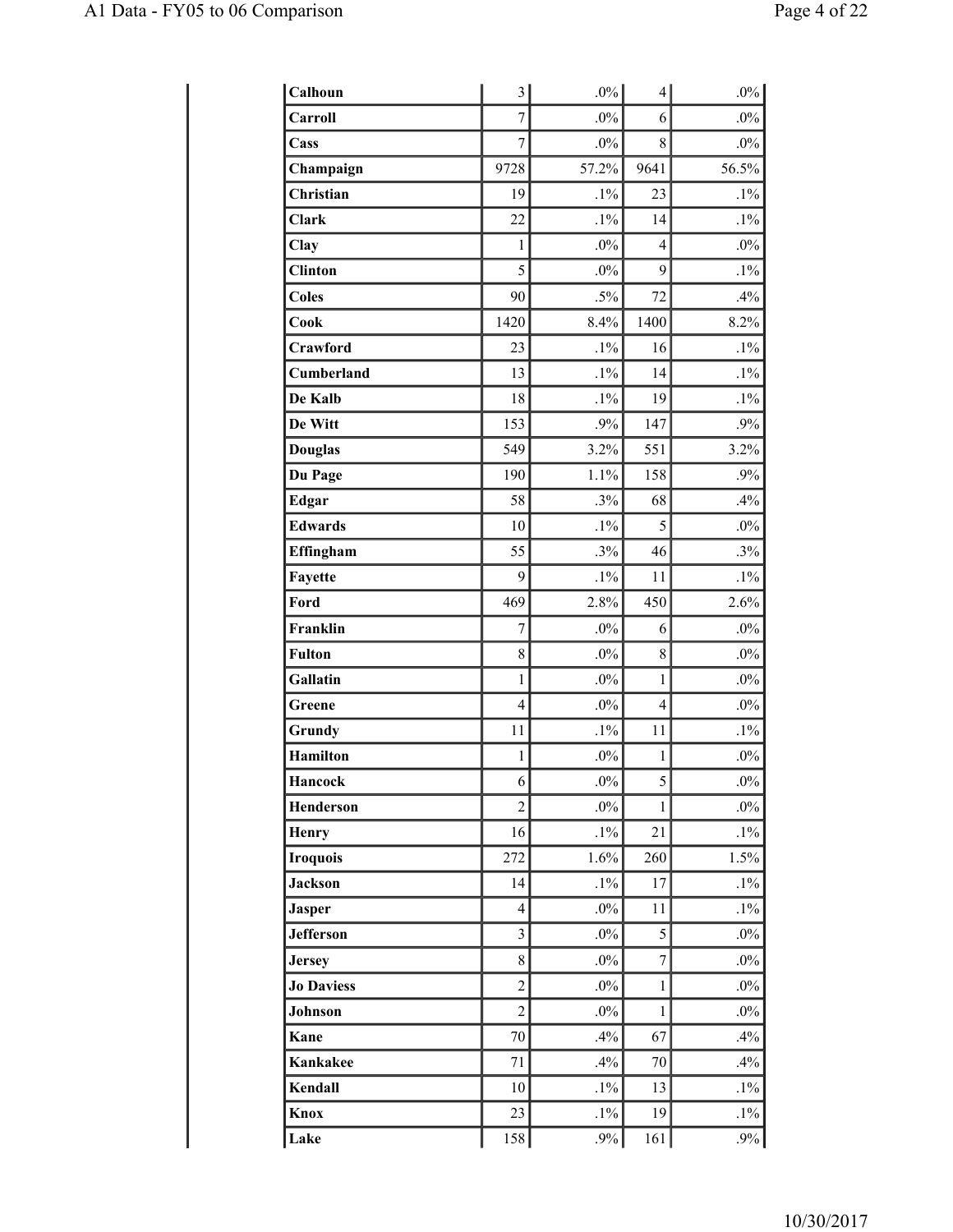| La Salle           | 42                      | $.2\%$ | 36               | $.2\%$ |
|--------------------|-------------------------|--------|------------------|--------|
| Lawrence           | 6                       | $.0\%$ | 6                | $.0\%$ |
| Lee                | 10                      | $.1\%$ | 6                | $.0\%$ |
| Livingston         | 138                     | .8%    | 186              | 1.1%   |
| Logan              | 28                      | .2%    | 24               | $.1\%$ |
| McDonough          | 10                      | $.1\%$ | 12               | $.1\%$ |
| <b>McHenry</b>     | 49                      | .3%    | 51               | .3%    |
| McLean             | 393                     | 2.3%   | 446              | 2.6%   |
| Macon              | 172                     | 1.0%   | 199              | 1.2%   |
| Macoupin           | 10                      | $.1\%$ | 13               | $.1\%$ |
| <b>Madison</b>     | 52                      | .3%    | 52               | .3%    |
| <b>Marion</b>      | 13                      | $.1\%$ | 13               | $.1\%$ |
| Marshall           | $\boldsymbol{0}$        | $.0\%$ | $\overline{2}$   | $.0\%$ |
| <b>Mason</b>       | 11                      | $.1\%$ | 13               | $.1\%$ |
| Massac             | $\mathbf{1}$            | $.0\%$ | $\boldsymbol{0}$ | $.0\%$ |
| <b>Menard</b>      | 8                       | $.0\%$ | 8                | $.0\%$ |
| Mercer             | 5                       | $.0\%$ | 6                | $.0\%$ |
| Monroe             | 6                       | $.0\%$ | 9                | $.1\%$ |
| <b>Montgomery</b>  | 12                      | $.1\%$ | 9                | $.1\%$ |
| Morgan             | 27                      | $.2\%$ | 22               | $.1\%$ |
| Moultrie           | 13                      | $.1\%$ | 25               | $.1\%$ |
| Ogle               | 13                      | $.1\%$ | 16               | $.1\%$ |
| Peoria             | 54                      | .3%    | 50               | .3%    |
| Perry              | 1                       | $.0\%$ | 1                | $.0\%$ |
| Piatt              | 622                     | 3.7%   | 642              | 3.8%   |
| Pike               | 6                       | $.0\%$ | $\overline{c}$   | $.0\%$ |
| Pope               | $\boldsymbol{0}$        | $.0\%$ | $\,1$            | $.0\%$ |
| Pulaski            | 3                       | $.0\%$ | $\mathbf{1}$     | $.0\%$ |
| Putnam             | $\overline{7}$          | $.0\%$ | $\overline{2}$   | $.0\%$ |
| Randolph           | $\overline{7}$          | $.0\%$ | 11               | $.1\%$ |
| Richland           | 6                       | $.0\%$ | 8                | $.0\%$ |
| <b>Rock Island</b> | 27                      | $.2\%$ | 31               | .2%    |
| St. Clair          | 51                      | .3%    | 46               | .3%    |
| <b>Saline</b>      | $\overline{4}$          | $.0\%$ | 3                | $.0\%$ |
| Sangamon           | 102                     | $.6\%$ | 97               | .6%    |
| Schuyler           | $\overline{\mathbf{3}}$ | $.0\%$ | 5                | $.0\%$ |
| <b>Scott</b>       | 5                       | $.0\%$ | $\overline{3}$   | $.0\%$ |
| <b>Shelby</b>      | 13                      | $.1\%$ | 19               | $.1\%$ |
| <b>Stark</b>       | $\overline{\mathbf{3}}$ | $.0\%$ | 5                | $.0\%$ |
| <b>Stephenson</b>  | 11                      | $.1\%$ | $\overline{7}$   | $.0\%$ |
| <b>Tazewell</b>    | 39                      | $.2\%$ | 44               | .3%    |
|                    |                         |        |                  |        |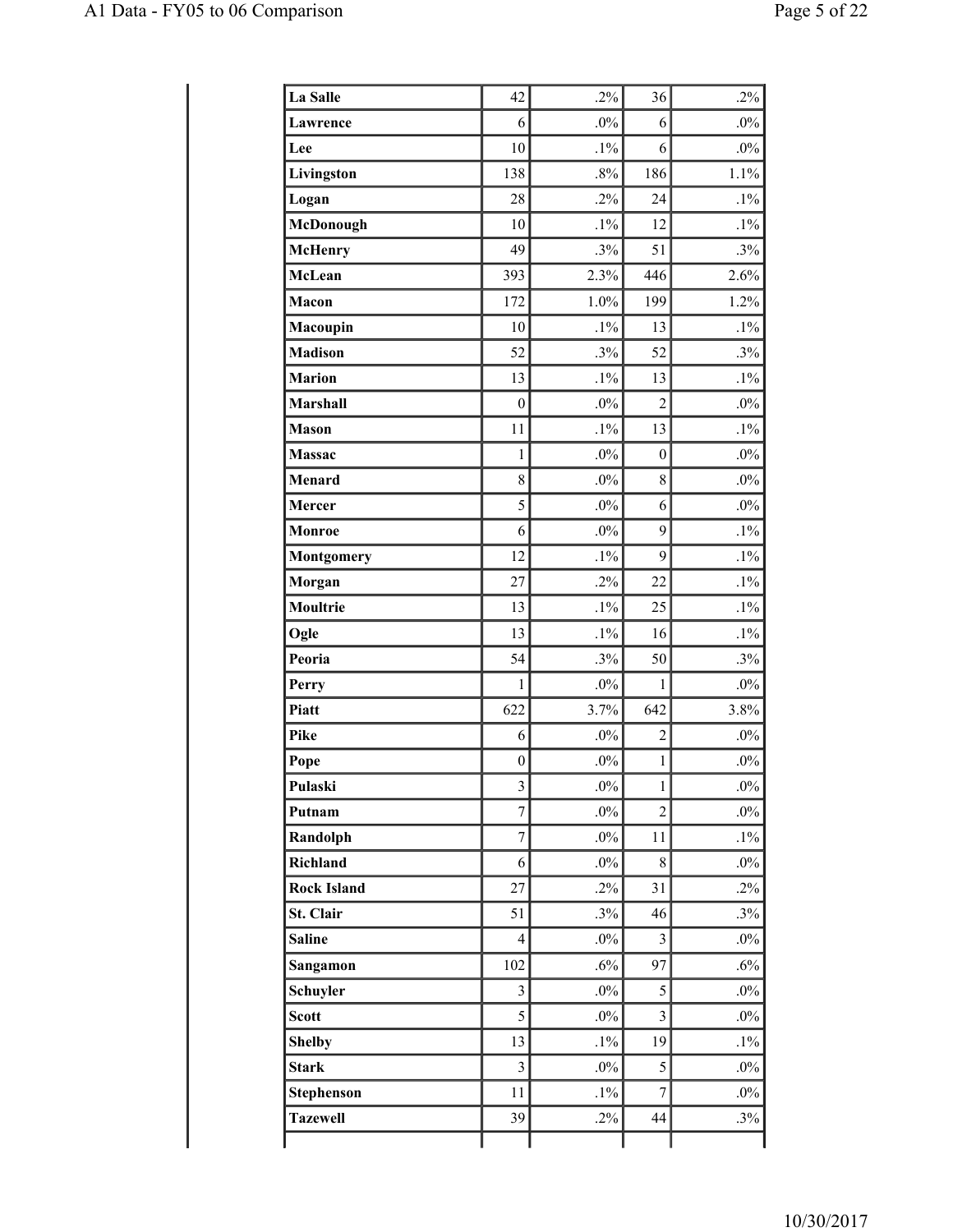|              | Union                       | $\vert 0 \vert$         | $.0\%$ | $\overline{2}$   | $.0\%$ |
|--------------|-----------------------------|-------------------------|--------|------------------|--------|
|              | Vermilion                   | 314                     | 1.8%   | 345              | 2.0%   |
|              | Wabash                      | $\overline{3}$          | $.0\%$ | $\overline{4}$   | $.0\%$ |
|              | Warren                      | 12                      | $.1\%$ | 9                | $.1\%$ |
|              | Washington                  | $\overline{4}$          | $.0\%$ | $\overline{3}$   | .0%    |
|              | Wayne                       | 11                      | $.1\%$ | 8                | $.0\%$ |
|              | White                       | 5                       | $.0\%$ | $\overline{4}$   | $.0\%$ |
|              | Whiteside                   | 14                      | $.1\%$ | 18               | $.1\%$ |
|              | Will                        | 122                     | .7%    | 137              | .8%    |
|              | Williamson                  | $\overline{4}$          | $.0\%$ | 6                | $.0\%$ |
|              | Winnebago                   | 29                      | $.2\%$ | 31               | $.2\%$ |
|              | Woodford                    | 17                      | $.1\%$ | 15               | $.1\%$ |
|              | Correct/OOState/Foreign     | 901                     | 5.3%   | 947              | 5.5%   |
|              | <b>Total</b>                | 17004                   | 100.0% | 17069            | 100.0% |
| <b>STATE</b> | <b>Not Reported</b>         | 33                      | $.2\%$ | $\boldsymbol{0}$ | $.0\%$ |
|              | Alabama                     | 5                       | $.0\%$ | $\overline{c}$   | $.0\%$ |
|              | Alaska                      | $\overline{c}$          | $.0\%$ | $\mathbf{1}$     | $.0\%$ |
|              | Arizona                     | $\overline{c}$          | $.0\%$ | $\overline{3}$   | $.0\%$ |
|              | Arkansas                    | $\overline{2}$          | $.0\%$ | $\boldsymbol{0}$ | $.0\%$ |
|              | California                  | 14                      | $.1\%$ | 13               | $.1\%$ |
|              | Colorado                    | $\overline{c}$          | $.0\%$ | 1                | $.0\%$ |
|              | Connecticut                 | 5                       | $.0\%$ | $\overline{c}$   | $.0\%$ |
|              | <b>District of Columbia</b> | $\boldsymbol{0}$        | $.0\%$ | 1                | $.0\%$ |
|              | Florida                     | 13                      | $.1\%$ | 6                | $.0\%$ |
|              | Georgia                     | $\overline{4}$          | $.0\%$ | $\overline{4}$   | $.0\%$ |
|              | Idaho                       | $\mathbf{1}$            | $.0\%$ | 1                | $.0\%$ |
|              | <b>Illinois</b>             | 16104                   | 94.7%  | 16128            | 94.5%  |
|              | Indiana                     | 33                      | $.2\%$ | 41               | $.2\%$ |
|              | Iowa                        | $\overline{4}$          | $.0\%$ | 10               | $.1\%$ |
|              | <b>Kansas</b>               | $\mathbf{1}$            | $.0\%$ | 5                | $.0\%$ |
|              | Kentucky                    | $\overline{4}$          | $.0\%$ | $\mathfrak{Z}$   | $.0\%$ |
|              | Louisiana                   | $\boldsymbol{0}$        | $.0\%$ | $\overline{2}$   | $.0\%$ |
|              | Maine                       | $\boldsymbol{0}$        | $.0\%$ | $\overline{c}$   | $.0\%$ |
|              | Maryland                    | $\overline{4}$          | $.0\%$ | $\overline{4}$   | $.0\%$ |
|              | <b>Massachusetts</b>        | $\overline{4}$          | $.0\%$ | 5                | $.0\%$ |
|              | Michigan                    | $\overline{\mathbf{3}}$ | $.0\%$ | $\,$ 8 $\,$      | $.0\%$ |
|              | Minnesota                   | $\overline{4}$          | $.0\%$ | $\overline{4}$   | $.0\%$ |
|              | <b>Mississippi</b>          | $\overline{3}$          | $.0\%$ | $\mathfrak{Z}$   | $.0\%$ |
|              | Missouri                    | 13                      | $.1\%$ | 15               | $.1\%$ |
|              | Montana                     | $\boldsymbol{0}$        | $.0\%$ | 1                | $.0\%$ |
|              | Nebraska                    | $\mathfrak{Z}$          | $.0\%$ | $\mathfrak{Z}$   | $.0\%$ |
|              | <b>Nevada</b>               | $\sqrt{2}$              | $.0\%$ | $\boldsymbol{0}$ | $.0\%$ |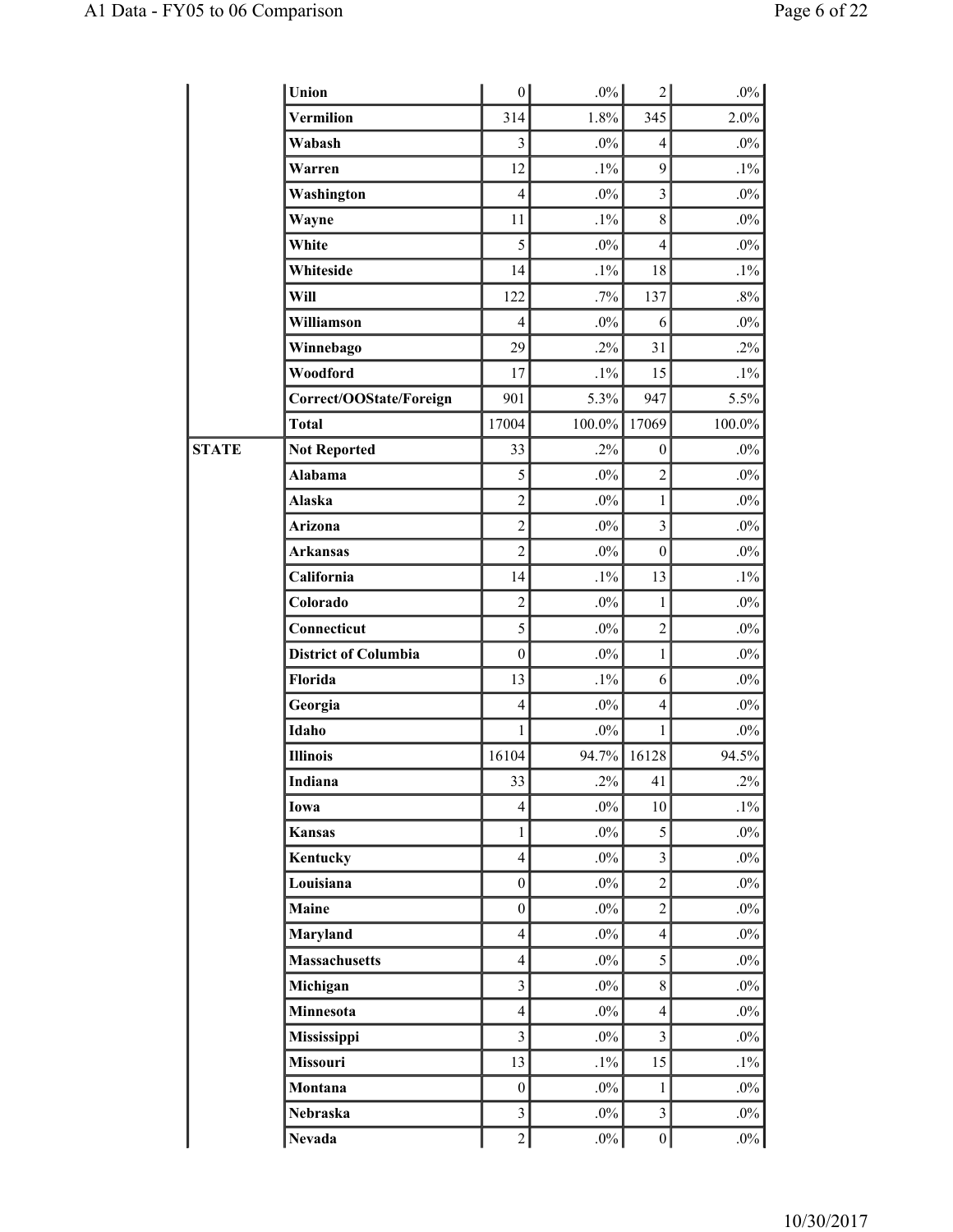| <b>New Hampshire</b>  | 1                | $.0\%$ | $\mathbf{0}$     | $.0\%$ |
|-----------------------|------------------|--------|------------------|--------|
| <b>New Jersey</b>     | 5                | $.0\%$ | 9                | $.1\%$ |
| <b>New Mexico</b>     | $\overline{c}$   | $.0\%$ | $\boldsymbol{0}$ | $.0\%$ |
| <b>New York</b>       | 9                | $.1\%$ | 6                | $.0\%$ |
| <b>North Carolina</b> | $\overline{3}$   | $.0\%$ | $\mathbf{1}$     | $.0\%$ |
| <b>North Dakota</b>   | 1                | $.0\%$ | $\mathbf{1}$     | $.0\%$ |
| Ohio                  | 8                | $.0\%$ | 9                | $.1\%$ |
| Oklahoma              | $\overline{c}$   | $.0\%$ | $\overline{c}$   | $.0\%$ |
| Oregon                | $\overline{c}$   | $.0\%$ | $\mathbf{0}$     | $.0\%$ |
| Pennsylvania          | 5                | $.0\%$ | 1                | $.0\%$ |
| <b>S</b> Carolina     | 1                | $.0\%$ | $\boldsymbol{0}$ | $.0\%$ |
| <b>S</b> Dakota       | 1                | $.0\%$ | 1                | $.0\%$ |
| <b>Tennessee</b>      | 10               | $.1\%$ | 6                | $.0\%$ |
| <b>Texas</b>          | 12               | $.1\%$ | 21               | $.1\%$ |
| Virginia              | 8                | $.0\%$ | $\overline{4}$   | $.0\%$ |
| Washington            | 1                | $.0\%$ | $\overline{2}$   | $.0\%$ |
| Wisconsin             | 8                | $.0\%$ | 12               | $.1\%$ |
| Wyoming               | $\boldsymbol{0}$ | $.0\%$ | 1                | $.0\%$ |
| Foreign               | 660              | 3.9%   | 731              | 4.3%   |
| <b>Total</b>          | 17004            | 100.0% | 17075            | 100.0% |

return

|                         |                 | Degi et 110gi ani Embandari<br><b>FISCAL YR</b> |            |                |            |
|-------------------------|-----------------|-------------------------------------------------|------------|----------------|------------|
|                         |                 |                                                 | 2005       |                | 2006       |
|                         |                 | Count                                           | Column N % | Count          | Column N % |
| <b>PROGRAM B ABGAAS</b> |                 | 2                                               | $.0\%$     | 3              | $.0\%$     |
|                         | <b>B ABKAAS</b> | 8                                               | $.0\%$     | 11             | $.1\%$     |
|                         | <b>B ABLAAS</b> | 117                                             | $.7\%$     | 133            | $.8\%$     |
|                         | <b>B ABMAAS</b> | 29                                              | .2%        | 35             | $.2\%$     |
|                         | <b>B ABRAAS</b> | 6                                               | $.0\%$     | 5              | $.0\%$     |
|                         | <b>BABTAAS</b>  | 12                                              | $.1\%$     | 8              | $.0\%$     |
|                         | <b>BACCAAS</b>  | 202                                             | 1.2%       | 183            | 1.1%       |
|                         | <b>B ACCCER</b> | 30                                              | $.2\%$     | 24             | $.1\%$     |
|                         | <b>B AGBCER</b> | 4                                               | $.0\%$     | $\overline{4}$ | $.0\%$     |
|                         | <b>B CCPAAS</b> | 6                                               | $.0\%$     | 3              | $.0\%$     |
|                         | <b>B CMSAAS</b> | $\overline{7}$                                  | $.0\%$     | 3              | $.0\%$     |
|                         | <b>B CPLAAS</b> | 5                                               | $.0\%$     | $\overline{c}$ | $.0\%$     |
|                         | <b>B CPMAAS</b> | 2                                               | $.0\%$     | $\overline{2}$ | $.0\%$     |
|                         | <b>B CSSAAS</b> | 3                                               | $.0\%$     | 0              | $.0\%$     |

#### **Annual Enrollment (A1) - Fy 05 & 06 Degree Program Enrollment**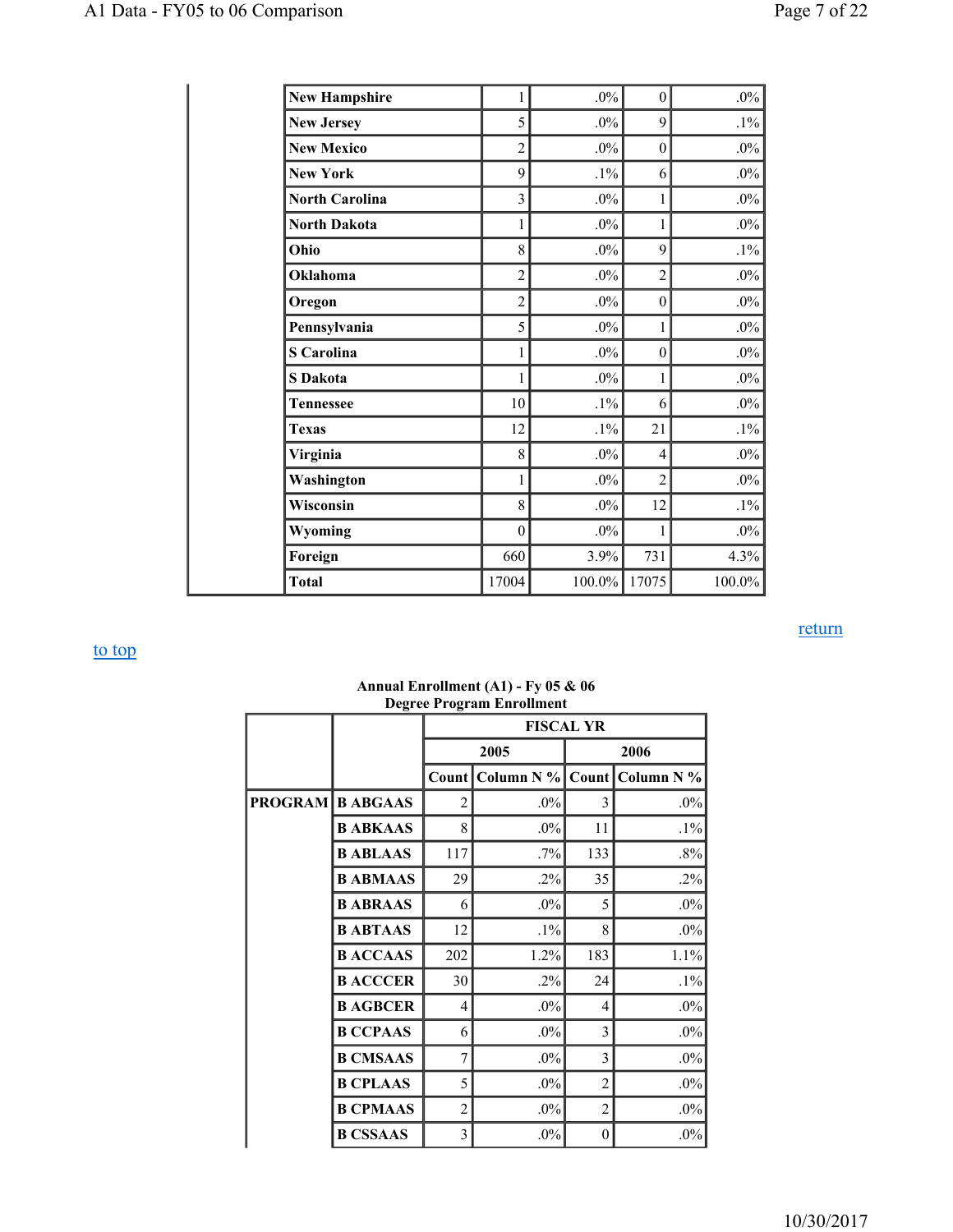| <b>B ECMAAS</b> | 2              | $.0\%$ | $\overline{0}$ | $.0\%$ |
|-----------------|----------------|--------|----------------|--------|
| <b>B EQMAAS</b> | 25             | $.1\%$ | 28             | .2%    |
| <b>B EQMCER</b> | 3              | $.0\%$ | 5              | $.0\%$ |
| <b>B GISAAS</b> | $\mathbf{1}$   | $.0\%$ | $\overline{2}$ | $.0\%$ |
| <b>B GISCER</b> | $\overline{4}$ | $.0\%$ | 1              | $.0\%$ |
| <b>B HIFCER</b> | 6              | $.0\%$ | 6              | $.0\%$ |
| <b>B HIHAAS</b> | 31             | $.2\%$ | 26             | .2%    |
| <b>B HIMCER</b> | 3              | $.0\%$ | 3              | $.0\%$ |
| <b>BHIRAAS</b>  | 56             | .3%    | 63             | .4%    |
| <b>B INDCER</b> | 22             | $.1\%$ | 21             | $.1\%$ |
| <b>B INTCER</b> | 6              | $.0\%$ | 4              | $.0\%$ |
| <b>B MGTAAS</b> | 220            | 1.3%   | 215            | 1.3%   |
| <b>B MKTAAS</b> | 55             | .3%    | 66             | .4%    |
| <b>B OCAAAS</b> | 25             | $.1\%$ | 18             | $.1\%$ |
| <b>B OCMAAS</b> | 0              | $.0\%$ | 1              | $.0\%$ |
| <b>B OCPCER</b> | $\overline{c}$ | $.0\%$ | 0              | $.0\%$ |
| <b>B OCTCER</b> | 3              | $.0\%$ | 1              | $.0\%$ |
| <b>C TFCCER</b> | 3              | $.0\%$ | 6              | $.0\%$ |
| <b>C TFLCER</b> | 23             | $.1\%$ | 22             | $.1\%$ |
| <b>C TFOCER</b> | 8              | $.0\%$ | 9              | $.1\%$ |
| <b>E ACRAAS</b> | 62             | .4%    | 67             | .4%    |
| <b>E ACRCER</b> | 13             | $.1\%$ | 14             | $.1\%$ |
| <b>E AFTAAS</b> | 38             | $.2\%$ | 44             | .3%    |
| <b>E AMTCER</b> | 10             | $.1\%$ | 10             | $.1\%$ |
| <b>E AUSCER</b> | $\overline{c}$ | .0%    | 4              | $.0\%$ |
| <b>E AUTAAS</b> | 84             | $.5\%$ | 101            | .6%    |
| <b>E BCRCER</b> | 22             | $.1\%$ | 16             | $.1\%$ |
| <b>E BLACER</b> | 1              | $.0\%$ | 0              | $.0\%$ |
| <b>E BRLCER</b> | 2              | $.0\%$ | 1              | $.0\%$ |
| <b>E CCACER</b> | 1              | $.0\%$ | 3              | $.0\%$ |
| <b>E CDBAAS</b> | 21             | $.1\%$ | 27             | $.2\%$ |
| <b>E CDMAAS</b> | 113            | .7%    | 100            | .6%    |
| <b>E CDSAAS</b> | 9              | $.1\%$ | 14             | $.1\%$ |
| <b>E CITAAS</b> | 1              | $.0\%$ | 1              | $.0\%$ |
| <b>E CIVCER</b> | 10             | $.1\%$ | 14             | $.1\%$ |
| <b>E CMDCER</b> | 5              | $.0\%$ | 6              | $.0\%$ |
| <b>E ECJAAS</b> | 74             | $.4\%$ | 61             | .4%    |
| <b>E ECSAAS</b> | 58             | .3%    | 58             | .3%    |
| <b>E ELPCER</b> | 11             | $.1\%$ | 16             | $.1\%$ |
| <b>E ELTAAS</b> | 4              | $.0\%$ | 0              | $.0\%$ |
| <b>E ENOCER</b> | 4              | $.0\%$ | 3              | $.0\%$ |
| <b>E ENSAES</b> | 209            | 1.2%   | 207            | 1.2%   |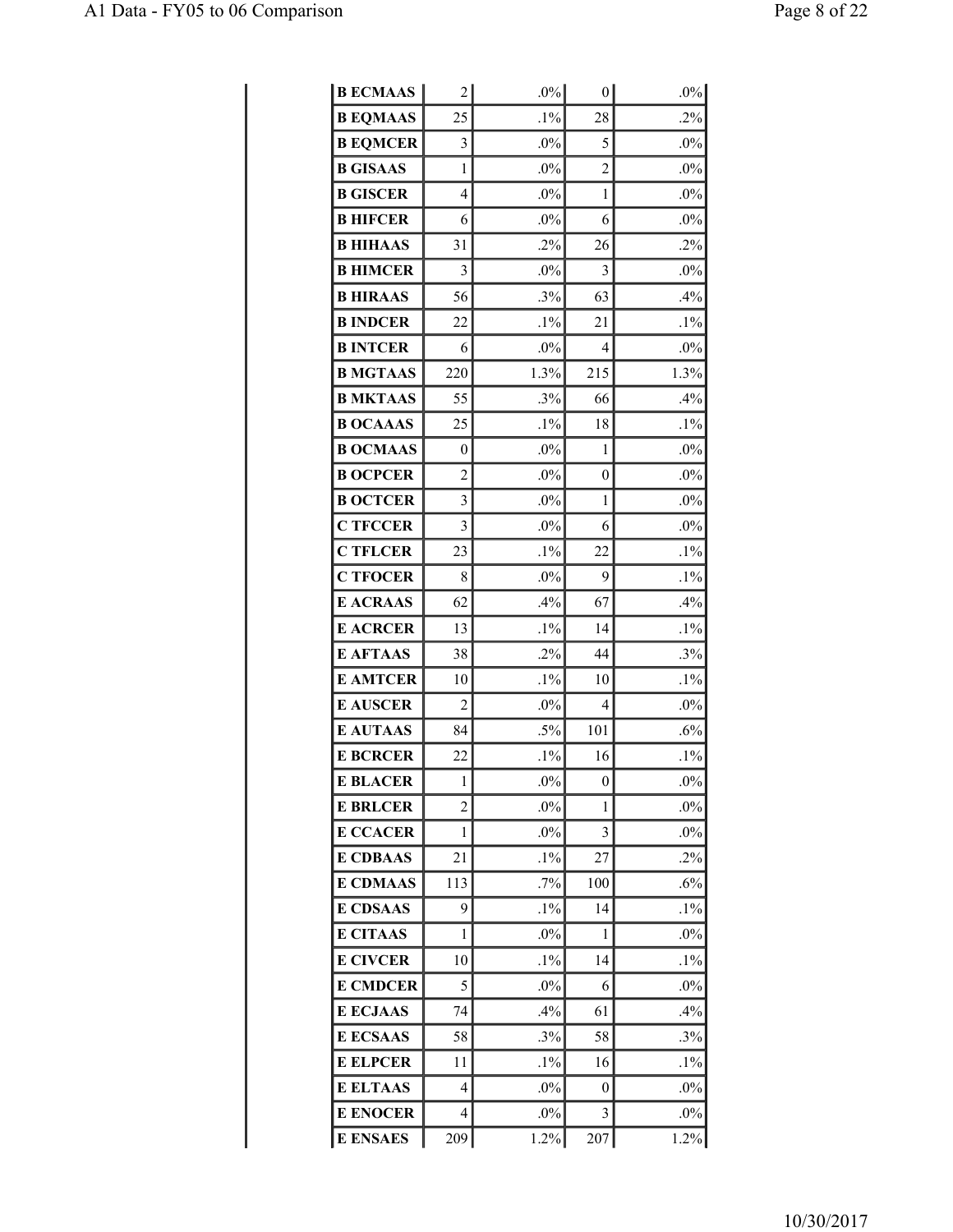| <b>E HVCCER</b> | 0              | $.0\%$ | 10   | $.1\%$ |
|-----------------|----------------|--------|------|--------|
| <b>E LBRCER</b> | 0              | $.0\%$ | 2    | $.0\%$ |
| <b>E MFGAAS</b> | 35             | .2%    | 28   | .2%    |
| <b>E MFTCER</b> | 8              | .0%    | 5    | $.0\%$ |
| <b>E PDACER</b> | 1              | $.0\%$ | 0    | $.0\%$ |
| <b>E PETAAS</b> | 45             | .3%    | 52   | .3%    |
| <b>E SMACER</b> | 1              | $.0\%$ | 6    | $.0\%$ |
| <b>E TELAAS</b> | 1              | $.0\%$ | 1    | $.0\%$ |
| <b>F AADAFA</b> | 93             | $.5\%$ | 95   | .6%    |
| F AAEAFA        | 25             | $.1\%$ | 25   | $.1\%$ |
| <b>F GDSAAS</b> | 87             | $.5\%$ | 74   | .4%    |
| <b>F GDWAAS</b> | 11             | $.1\%$ | 7    | .0%    |
| <b>F MCBAAS</b> | 38             | $.2\%$ | 44   | .3%    |
| <b>F MCCAAS</b> | 11             | $.1\%$ | 8    | $.0\%$ |
| <b>F MCDAAS</b> | $\overline{2}$ | $.0\%$ | 1    | .0%    |
| <b>F MCVAAS</b> | 1              | .0%    | 2    | $.0\%$ |
| <b>F MSEAFA</b> | 31             | $.2\%$ | 34   | $.2\%$ |
| F MSPAFA        | 29             | $.2\%$ | 37   | $.2\%$ |
| <b>G DHGAAS</b> | 66             | .4%    | 72   | .4%    |
| <b>G EMACER</b> | 5              | $.0\%$ | 12   | $.1\%$ |
| <b>G EMTCER</b> | 13             | $.1\%$ | 4    | $.0\%$ |
| <b>G MASCER</b> | 28             | $.2\%$ | 50   | .3%    |
| <b>G MSGCER</b> | 49             | $.3\%$ | 23   | $.1\%$ |
| <b>G NASCER</b> | 35             | $.2\%$ | 66   | $.4\%$ |
| <b>G NURAAS</b> | 220            | 1.3%   | 239  | 1.4%   |
| <b>G NURCER</b> | 18             | $.1\%$ | 3    | $.0\%$ |
| <b>G OTAAAS</b> | 37             | $.2\%$ | 27   | $.2\%$ |
| <b>G RTTAAS</b> | 45             | .3%    | 50   | .3%    |
| <b>G SLPAAS</b> | 1              | $.0\%$ | 0    | $.0\%$ |
| <b>G SURAAS</b> | 39             | $.2\%$ | 45   | .3%    |
| <b>G SURCER</b> | 3              | $.0\%$ | 3    | $.0\%$ |
| <b>G VTTAAS</b> | 69             | $.4\%$ | 71   | .4%    |
| <b>G XRAAAS</b> | 31             | $.2\%$ | 26   | $.2\%$ |
| <b>H GAAAA</b>  | 2090           | 12.3%  | 1975 | 11.6%  |
| <b>H GAACE</b>  | 3301           | 19.4%  | 3183 | 18.6%  |
| <b>M CNAAAS</b> | 10             | $.1\%$ | 4    | $.0\%$ |
| <b>M OOSCER</b> | 1              | $.0\%$ | 0    | $.0\%$ |
| <b>M VGAAAS</b> | 1              | $.0\%$ | 1    | $.0\%$ |
| <b>M VGPAAS</b> | 3              | $.0\%$ | 2    | $.0\%$ |
| <b>M WSDAAS</b> | 1              | $.0\%$ | 1    | $.0\%$ |
| <b>N ASGAS</b>  | 2126           | 12.5%  | 2225 | 13.0%  |
|                 |                |        |      |        |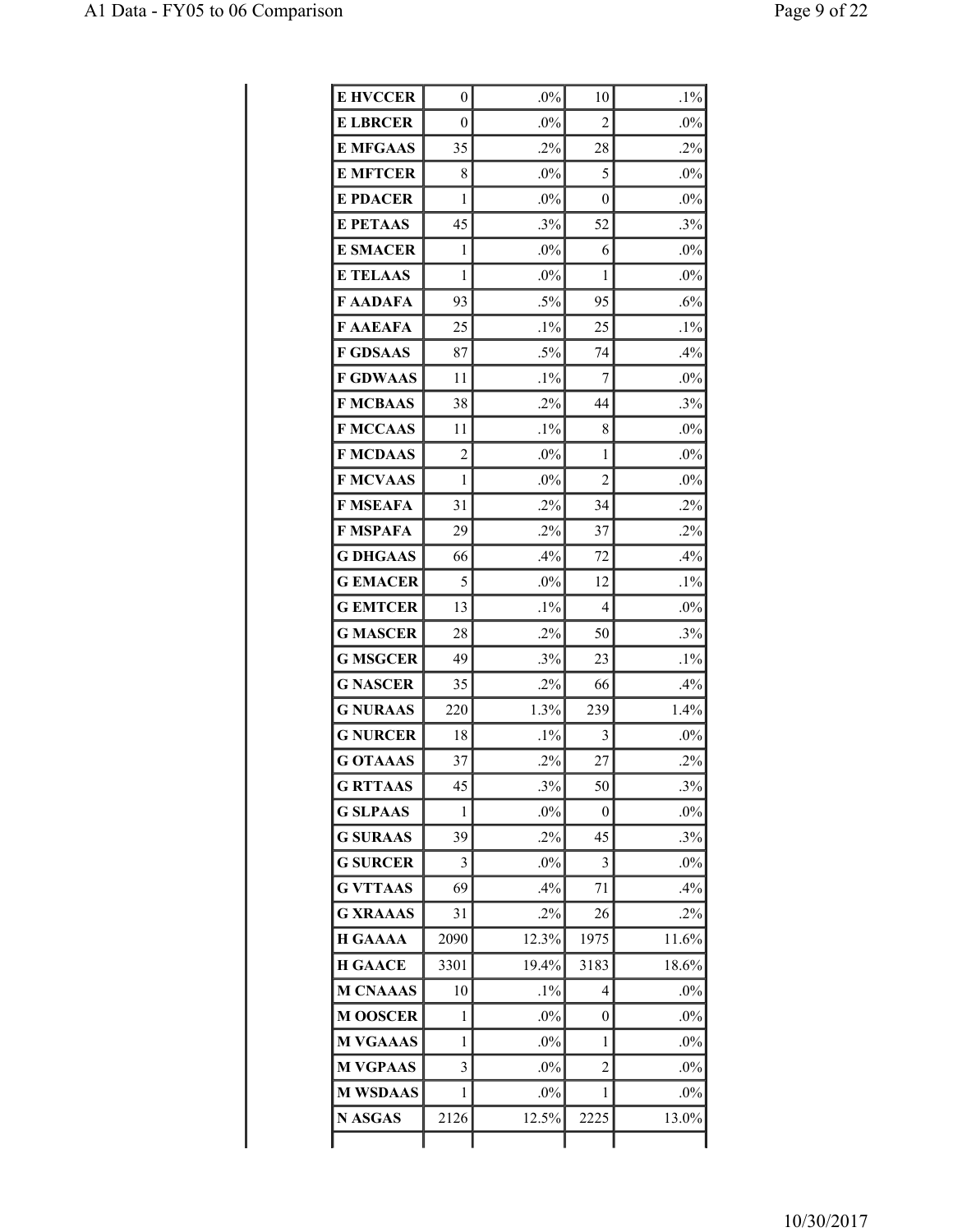| <b>OCCUP0199</b> | 62             | .4%    | 57       | .3%     |
|------------------|----------------|--------|----------|---------|
| OCCUP0699        | 56             | .3%    | 49       | .3%     |
| OCCUP0799        | 1193           | 7.0%   | 1175     | 6.9%    |
| OCCUP0899        | 1              | $.0\%$ | 0        | $.0\%$  |
| OCCUP1099        | 6              | $.0\%$ | 3        | .0%     |
| OCCUP1599        | 29             | $.2\%$ | 13       | $.1\%$  |
| OCCUP1799        | 1010           | 5.9%   | 1027     | $6.0\%$ |
| <b>OCCUP2001</b> | 45             | .3%    | 41       | .2%     |
| <b>OCCUP2101</b> | 75             | $.4\%$ | 61       | .4%     |
| OCCUP4399        | 8              | $.0\%$ | 2        | $.0\%$  |
| OCCUP4499        | 21             | $.1\%$ | 12       | $.1\%$  |
| OCCUP4699        | 93             | $.5\%$ | 100      | .6%     |
| OCCUP4799        | 72             | .4%    | 85       | $.5\%$  |
| OCCUP4899        | 84             | $.5\%$ | 65       | .4%     |
| <b>R NURAAS</b>  | 0              | $.0\%$ | 1        | $.0\%$  |
| <b>S CDACER</b>  | $\overline{7}$ | $.0\%$ | 7        | $.0\%$  |
| <b>S CHDAAS</b>  | 115            | $.7\%$ | 116      | .7%     |
| <b>S CJSAAS</b>  | 181            | 1.1%   | 176      | 1.0%    |
| <b>S FSTAAS</b>  | 60             | .4%    | 64       | .4%     |
| <b>S FSTCER</b>  | 11             | $.1\%$ | 4        | $.0\%$  |
| <b>SHSTAAS</b>   | 80             | $.5\%$ | 71       | .4%     |
| <b>S PROAAS</b>  | 0              | $.0\%$ | 6        | .0%     |
| <b>T ASPCER</b>  | $\overline{0}$ | $.0\%$ | 1        | $.0\%$  |
| <b>T CGICER</b>  | $\overline{2}$ | $.0\%$ | $\theta$ | $.0\%$  |
| <b>T CGRCER</b>  | 3              | $.0\%$ | 0        | $.0\%$  |
| <b>T CISCER</b>  | 6              | $.0\%$ | 6        | .0%     |
| <b>T CMSAAS</b>  | 57             | .3%    | 49       | .3%     |
| <b>T CNAAAS</b>  | 93             | $.5\%$ | 92       | $.5\%$  |
| <b>T CNPCER</b>  | 1              | $.0\%$ | 1        | $.0\%$  |
| <b>T CNTCER</b>  | 4              | $.0\%$ | 3        | $.0\%$  |
| <b>T CPLAAS</b>  | 46             | .3%    | 40       | .2%     |
| <b>T CPMAAS</b>  | 10             | $.1\%$ | 5        | $.0\%$  |
| <b>T CSMCER</b>  | 2              | $.0\%$ | 2        | $.0\%$  |
| <b>T CSSAAS</b>  | 10             | $.1\%$ | 6        | $.0\%$  |
| <b>TECMAAS</b>   | 34             | $.2\%$ | 35       | .2%     |
| <b>T IPRCER</b>  | 9              | $.1\%$ | 10       | $.1\%$  |
| <b>T LINCER</b>  | 5              | $.0\%$ | 4        | $.0\%$  |
| <b>T MSACER</b>  | 0              | $.0\%$ | 1        | $.0\%$  |
| <b>T MSNCER</b>  | 3              | $.0\%$ | 1        | $.0\%$  |
| <b>T MSOCER</b>  | 5              | $.0\%$ | 4        | $.0\%$  |
| <b>T NETCER</b>  | 5              | $.0\%$ | 3        | $.0\%$  |
| <b>T OCAAAS</b>  | 91             | $.5\%$ | 101      | $.6\%$  |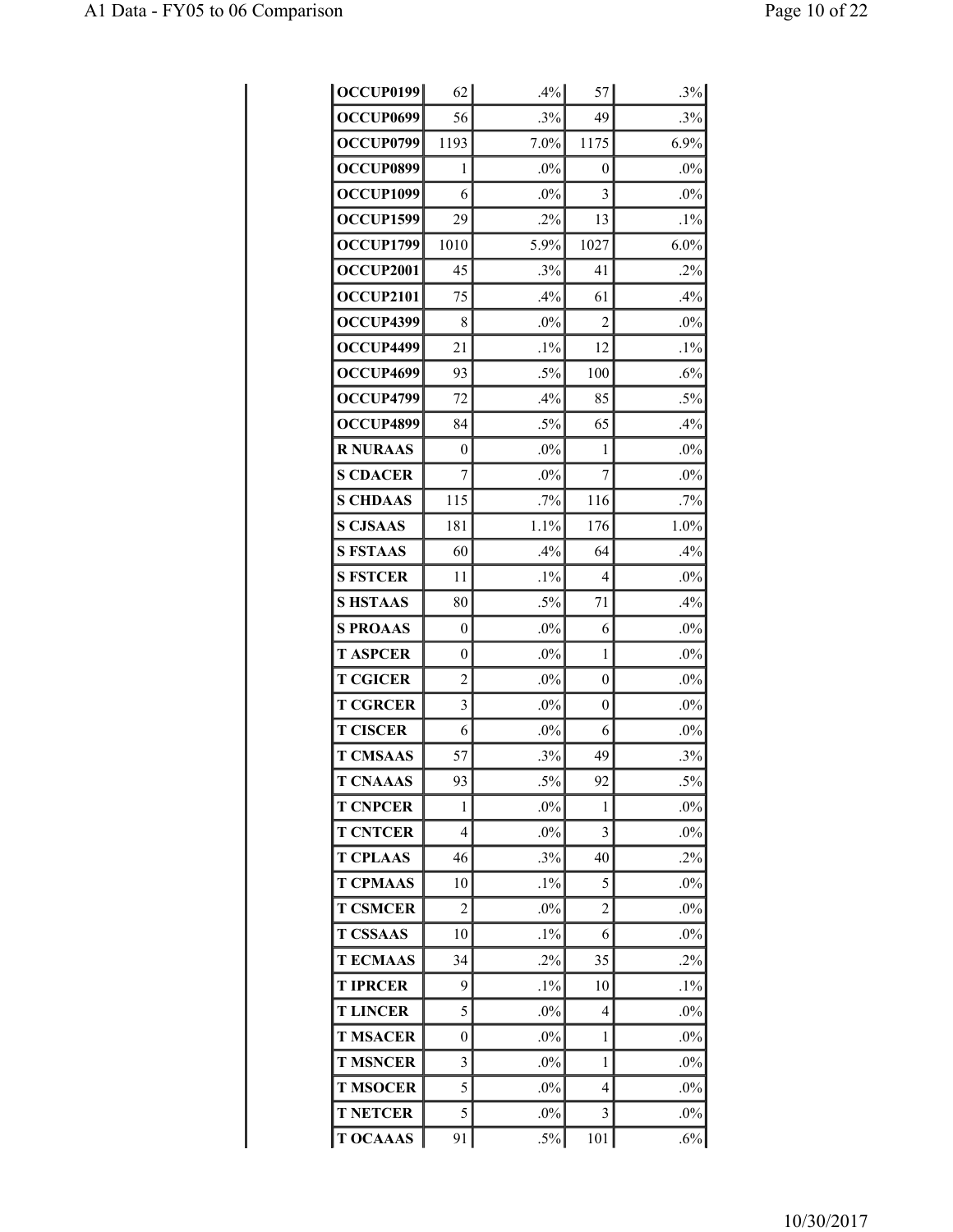| <b>T OCPCER</b>  | 8     | $.0\%$ | 6              | $.0\%$ |
|------------------|-------|--------|----------------|--------|
| <b>T OCTCER</b>  | 24    | $.1\%$ | 21             | $.1\%$ |
| <b>T ODBCER</b>  | 3     | $.0\%$ | $\overline{2}$ | $.0\%$ |
| <b>TOOSCER</b>   | 3     | $.0\%$ | 6              | $.0\%$ |
| <b>T VGAAAS</b>  | 54    | .3%    | 60             | .4%    |
| <b>T VGPAAS</b>  | 9     | $.1\%$ | 17             | $.1\%$ |
| <b>T VGWCER</b>  | 5     | $.0\%$ | $\overline{4}$ | $.0\%$ |
| <b>T WSAAAS</b>  | 6     | $.0\%$ | 18             | $.1\%$ |
| <b>T WSDAAS</b>  | 18    | $.1\%$ | 13             | $.1\%$ |
| <b>T WSMCER</b>  | 5     | .0%    | 6              | $.0\%$ |
| <b>T WSPAAS</b>  | 13    | $.1\%$ | 8              | $.0\%$ |
| <b>VOCSK1600</b> | 93    | $.5\%$ | 139            | .8%    |
| <b>VOCSK1601</b> | 17    | $.1\%$ | 1              | $.0\%$ |
| <b>VOCSK1607</b> | 123   | .7%    | 70             | .4%    |
| <b>VOCSK1609</b> | 292   | 1.7%   | 490            | 2.9%   |
| <b>VOCSK1614</b> | 428   | 2.5%   | 381            | 2.2%   |
| <b>VOCSK1616</b> | 23    | $.1\%$ | 28             | $.2\%$ |
| <b>VOCSK1617</b> | 6     | $.0\%$ | 9              | $.1\%$ |
| Y AB1CE          | 1     | $.0\%$ | 3              | $.0\%$ |
| Y AB2CE          | 39    | .2%    | 36             | $.2\%$ |
| Y AB3CE          | 105   | .6%    | 81             | $.5\%$ |
| Y AB4CE          | 208   | 1.2%   | 210            | 1.2%   |
| Y ABBCE          | 12    | $.1\%$ | 17             | $.1\%$ |
| Y ABICE          | 15    | $.1\%$ | 7              | .0%    |
| Y AS5CE          | 131   | .8%    | 131            | $.8\%$ |
| Y AS6CE          | 320   | 1.9%   | 346            | 2.0%   |
| Y ASACE          | 23    | $.1\%$ | 13             | $.1\%$ |
| Y EL1CE          | 69    | .4%    | 50             | .3%    |
| Y EL2CE          | 159   | .9%    | 199            | 1.2%   |
| Y EL3CE          | 41    | $.2\%$ | 54             | .3%    |
| Y EL4CE          | 68    | .4%    | 84             | $.5\%$ |
| Y EL5CE          | 40    | .2%    | 70             | .4%    |
| Y EL6CE          | 44    | .3%    | 59             | .3%    |
| <b>Y ELACE</b>   | 23    | $.1\%$ | 24             | $.1\%$ |
| <b>Y ELBCE</b>   | 25    | $.1\%$ | 19             | $.1\%$ |
| <b>Y ELICE</b>   | 29    | .2%    | 23             | $.1\%$ |
| <b>Y GSUAGS</b>  | 631   | 3.7%   | 678            | 4.0%   |
| <b>Total</b>     | 17004 | 100.0% | 17075          | 100.0% |

# return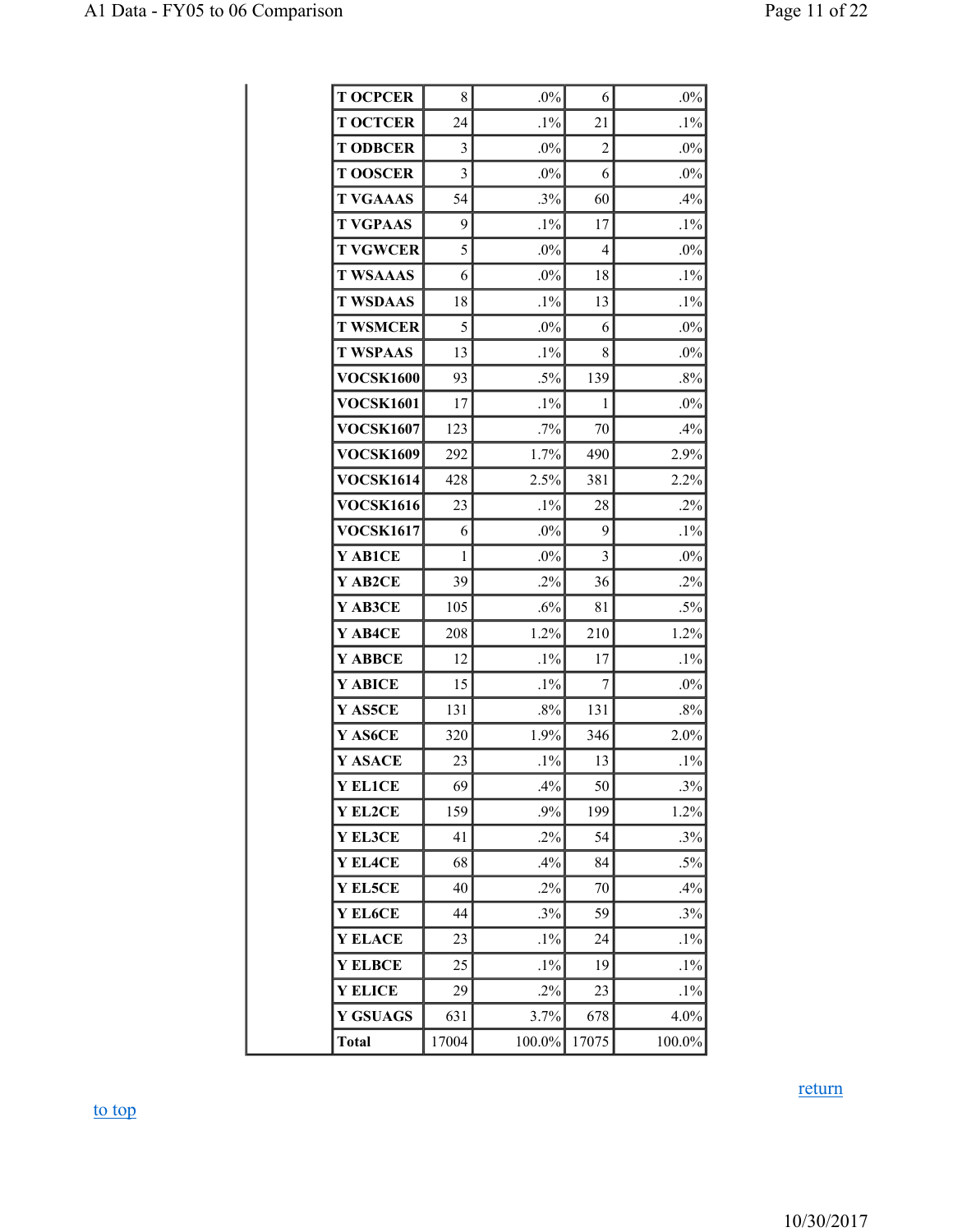q,

|                                      |                                   | <b>FISCAL YR</b>        |                                  |                         |                                  |
|--------------------------------------|-----------------------------------|-------------------------|----------------------------------|-------------------------|----------------------------------|
|                                      |                                   |                         | 2005                             |                         | 2006                             |
|                                      |                                   | Count                   | <b>Column N</b><br>$\frac{0}{0}$ | Count                   | <b>Column N</b><br>$\frac{0}{0}$ |
|                                      | <b>DID NOT complete a program</b> | 15571                   | 91.6%                            | 15353                   | 89.9%                            |
| <b>TYPE OF COMPLETION</b>            | <b>Graduate completer</b>         | 1010                    | 5.9%                             | 1221                    | 7.2%                             |
|                                      | <b>GED</b> completer              | 108                     | .6%                              | 84                      | $.5\%$                           |
|                                      | <b>Other ABE/ESL Advancement</b>  | 315                     | 1.9%                             | 417                     | 2.4%                             |
|                                      | <b>Total</b>                      | 17004                   | 100.0%                           | 17075                   | 100.0%                           |
|                                      | Did Not Complete a Curriculum     | 15586                   | 91.7%                            | 15437                   | 90.4%                            |
|                                      | <b>Summer Term</b>                | 234                     | 1.4%                             | 274                     | 1.6%                             |
| <b>Term Graduated 1st Curriculum</b> | <b>Fall Term</b>                  | 551                     | 3.2%                             | 660                     | 3.9%                             |
|                                      | <b>Spring Term</b>                | 633                     | 3.7%                             | 704                     | 4.1%                             |
|                                      | <b>Total</b>                      | 17004                   | $100.0\%$                        | 17075                   | 100.0%                           |
|                                      | Did Not Complete a Curriculum     | 16969                   | 99.8%                            | 17046                   | 99.8%                            |
|                                      | <b>Summer Term</b>                | 4                       | $.0\%$                           | $\overline{c}$          | $.0\%$                           |
| <b>Term Graduated 2nd Curriculum</b> | <b>Fall Term</b>                  | 7                       | $.0\%$                           | $\overline{7}$          | $.0\%$                           |
|                                      | <b>Spring Term</b>                | 24                      | $.1\%$                           | 20                      | $.1\%$                           |
|                                      | <b>Total</b>                      | 17004                   | 100.0%                           | 17075                   | 100.0%                           |
| <b>Term Graduated 3rd Curriculum</b> | Did Not Complete a Curriculum     | 17004                   | $100.0\%$                        | 17075                   | 100.0%                           |
|                                      | <b>Total</b>                      | 17004                   | $100.0\%$                        | 17075                   | 100.0%                           |
| PRIMARY PROGRAM                      |                                   | 15571                   | 91.6%                            | 15353                   | 89.9%                            |
| <b>COMPLETED</b>                     | <b>B ABKAAS</b>                   | $\boldsymbol{0}$        | $.0\%$                           | 1                       | $.0\%$                           |
|                                      | <b>B ABLAAS</b>                   | 5                       | $.0\%$                           | 70                      | .4%                              |
|                                      | <b>B ABMAAS</b>                   | $\overline{4}$          | $.0\%$                           | 4                       | $.0\%$                           |
|                                      | <b>B ABRAAS</b>                   | $\mathbf{0}$            | .0%                              | $\overline{c}$          | $.0\%$                           |
|                                      | <b>B ABTAAS</b>                   | 3                       | $.0\%$                           | $\mathbf{1}$            | $.0\%$                           |
|                                      | <b>B ACCAAS</b>                   | 17                      | $.1\%$                           | 60                      | .4%                              |
|                                      | <b>B ACCCER</b>                   | 5                       | $.0\%$                           | $\boldsymbol{7}$        | $.0\%$                           |
|                                      | <b>B AGBCER</b>                   | $\boldsymbol{0}$        | $.0\%$                           | $\overline{2}$          | $.0\%$                           |
|                                      | <b>B CCPAAS</b>                   | $\mathbf{1}$            | $.0\%$                           | $\mathbf{1}$            | $.0\%$                           |
|                                      | <b>B CMSAAS</b>                   | 4                       | $.0\%$                           | 1                       | $.0\%$                           |
|                                      | <b>B CPLAAS</b>                   | $\mathbf{1}$            | $.0\%$                           | $\boldsymbol{0}$        | $.0\%$                           |
|                                      | <b>B CPMAAS</b>                   | $\boldsymbol{0}$        | $.0\%$                           | 1                       | $.0\%$                           |
|                                      | <b>B CSSAAS</b>                   | $\mathbf{1}$            | $.0\%$                           | $\boldsymbol{0}$        | $.0\%$                           |
|                                      | <b>B EQMAAS</b>                   | 4                       | $.0\%$                           | $\mathbf{1}$            | $.0\%$                           |
|                                      | <b>B EQMCER</b>                   | $\mathfrak{Z}$          | $.0\%$                           | 1                       | $.0\%$                           |
|                                      | <b>B GISCER</b>                   | 3                       | $.0\%$                           | $\boldsymbol{0}$        | $.0\%$                           |
|                                      | <b>B HIFCER</b>                   | $\mathbf{1}$            | $.0\%$                           | $\mathbf{1}$            | $.0\%$                           |
|                                      | <b>B HIHAAS</b>                   | $\overline{\mathbf{3}}$ | $.0\%$                           | $\overline{\mathbf{3}}$ | $.0\%$                           |

#### **Annual Enrollment (A1) - Fy 05 & 06 Degree Completion Data**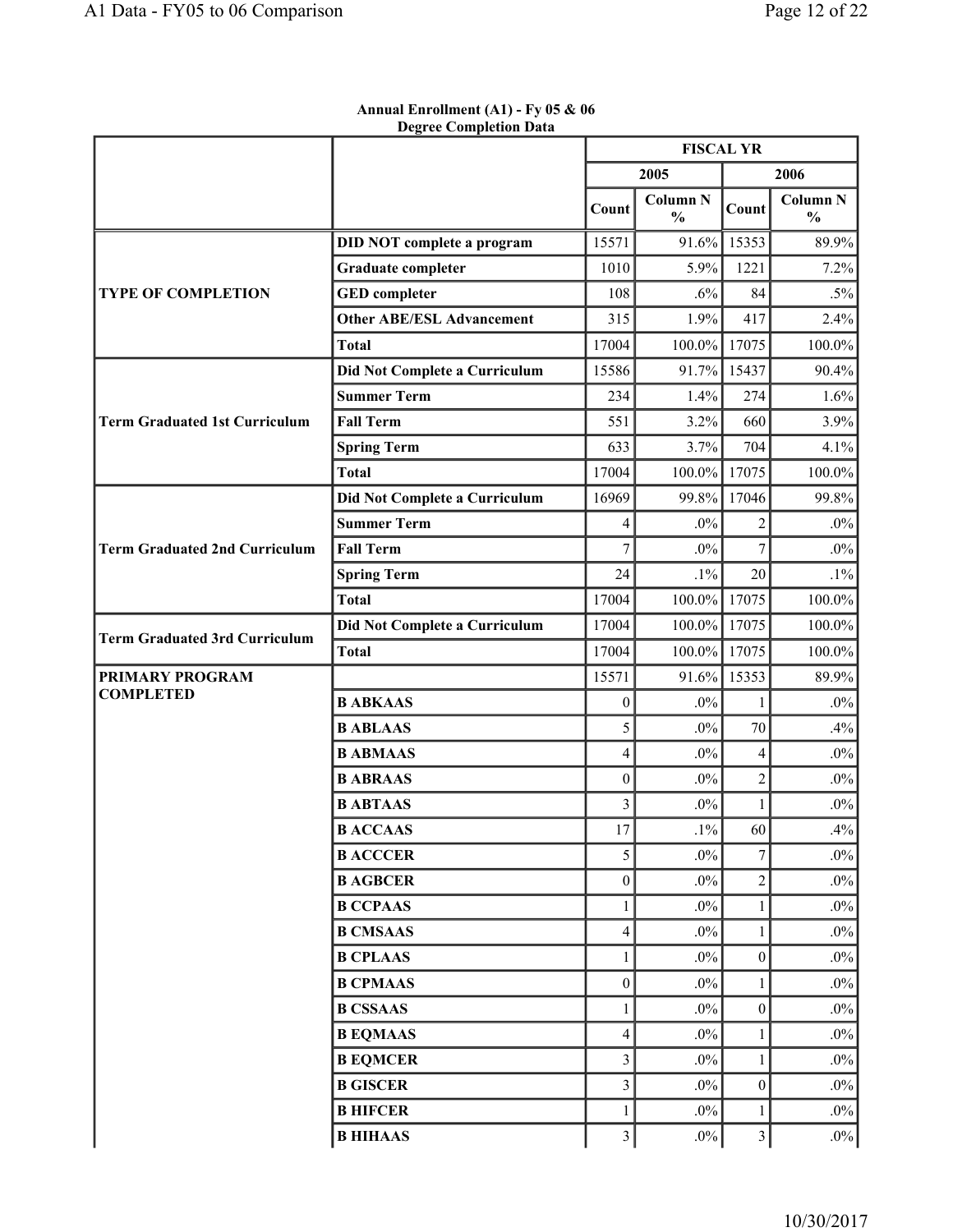| <b>B HIRAAS</b> | 6                | $.0\%$ | 3                | $.0\%$ |
|-----------------|------------------|--------|------------------|--------|
| <b>B INDCER</b> | $\overline{7}$   | $.0\%$ | 5                | $.0\%$ |
| <b>B INTCER</b> | $\boldsymbol{0}$ | $.0\%$ | $\mathbf{1}$     | $.0\%$ |
| <b>BIPRCER</b>  | 1                | $.0\%$ | $\overline{0}$   | $.0\%$ |
| <b>B MGTAAS</b> | 22               | $.1\%$ | 17               | $.1\%$ |
| <b>B MKTAAS</b> | $\overline{4}$   | $.0\%$ | $\mathbf{1}$     | $.0\%$ |
| <b>B OCAAAS</b> | 5                | $.0\%$ | $\overline{4}$   | $.0\%$ |
| <b>B OCPCER</b> | $\mathbf{1}$     | $.0\%$ | $\boldsymbol{0}$ | $.0\%$ |
| <b>B OCTCER</b> | $\overline{2}$   | $.0\%$ | $\mathbf{1}$     | $.0\%$ |
| <b>C TFCCER</b> | $\overline{0}$   | $.0\%$ | $\overline{4}$   | $.0\%$ |
| <b>C TFLCER</b> | 5                | $.0\%$ | 13               | $.1\%$ |
| <b>C TFOCER</b> | 6                | $.0\%$ | 5                | $.0\%$ |
| <b>E ACRAAS</b> | 9                | $.1\%$ | 9                | $.1\%$ |
| <b>E ACRCER</b> | $\boldsymbol{0}$ | $.0\%$ | $\mathbf{1}$     | $.0\%$ |
| <b>E AFTAAS</b> | 7                | $.0\%$ | 15               | $.1\%$ |
| <b>E AUTAAS</b> | $\overline{2}$   | $.0\%$ | 8                | $.0\%$ |
| <b>E BCRCER</b> | 3                | $.0\%$ | $\mathfrak{Z}$   | $.0\%$ |
| <b>E BRLCER</b> | 3                | $.0\%$ | $\mathbf{1}$     | $.0\%$ |
| <b>E CCACER</b> | 1                | $.0\%$ | 1                | $.0\%$ |
| <b>E CDBAAS</b> | $\overline{3}$   | $.0\%$ | $\overline{c}$   | $.0\%$ |
| <b>E CDMAAS</b> | 16               | $.1\%$ | 8                | $.0\%$ |
| <b>E CDSAAS</b> | $\overline{3}$   | $.0\%$ | 6                | $.0\%$ |
| <b>E CIVCER</b> | $\overline{3}$   | $.0\%$ | 5                | $.0\%$ |
| <b>E CMDCER</b> | $\mathbf{1}$     | $.0\%$ | $\boldsymbol{0}$ | $.0\%$ |
| <b>E ECSAAS</b> | 6                | $.0\%$ | $\overline{7}$   | $.0\%$ |
| <b>E ELPCER</b> | $\mathbf{1}$     | $.0\%$ | $\overline{4}$   | $.0\%$ |
| <b>E ENOCER</b> | 9                | $.1\%$ | $\boldsymbol{0}$ | $.0\%$ |
| <b>E ENSAES</b> | $\overline{4}$   | $.0\%$ | $\tau$           | $.0\%$ |
| <b>E HVCCER</b> | $\overline{0}$   | $.0\%$ | 1                | $.0\%$ |
| <b>E LBRCER</b> | $\boldsymbol{0}$ | $.0\%$ | 2                | $.0\%$ |
| <b>E MFGAAS</b> | 4                | $.0\%$ | 5                | $.0\%$ |
| <b>E MFTCER</b> | $\mathbf{1}$     | $.0\%$ | $\theta$         | $.0\%$ |
| <b>E PETAAS</b> | $\overline{3}$   | $.0\%$ | 13               | $.1\%$ |
| <b>E SMACER</b> | $\boldsymbol{0}$ | $.0\%$ | 6                | $.0\%$ |
| <b>E TELAAS</b> | $\boldsymbol{0}$ | $.0\%$ | 1                | $.0\%$ |
| F AADAFA        | 5                | $.0\%$ | 5                | $.0\%$ |
| F AAEAFA        | $\mathbf{1}$     | $.0\%$ | $\overline{2}$   | $.0\%$ |
| <b>F GDSAAS</b> | 12               | $.1\%$ | 12               | $.1\%$ |
| <b>F GDWAAS</b> | $\overline{2}$   | $.0\%$ | $\boldsymbol{0}$ | $.0\%$ |
| <b>F MCBAAS</b> | $\boldsymbol{0}$ | $.0\%$ | 6                | $.0\%$ |
| <b>F MCDAAS</b> | $\boldsymbol{0}$ | $.0\%$ | $\mathbf{1}$     | $.0\%$ |
|                 |                  |        |                  |        |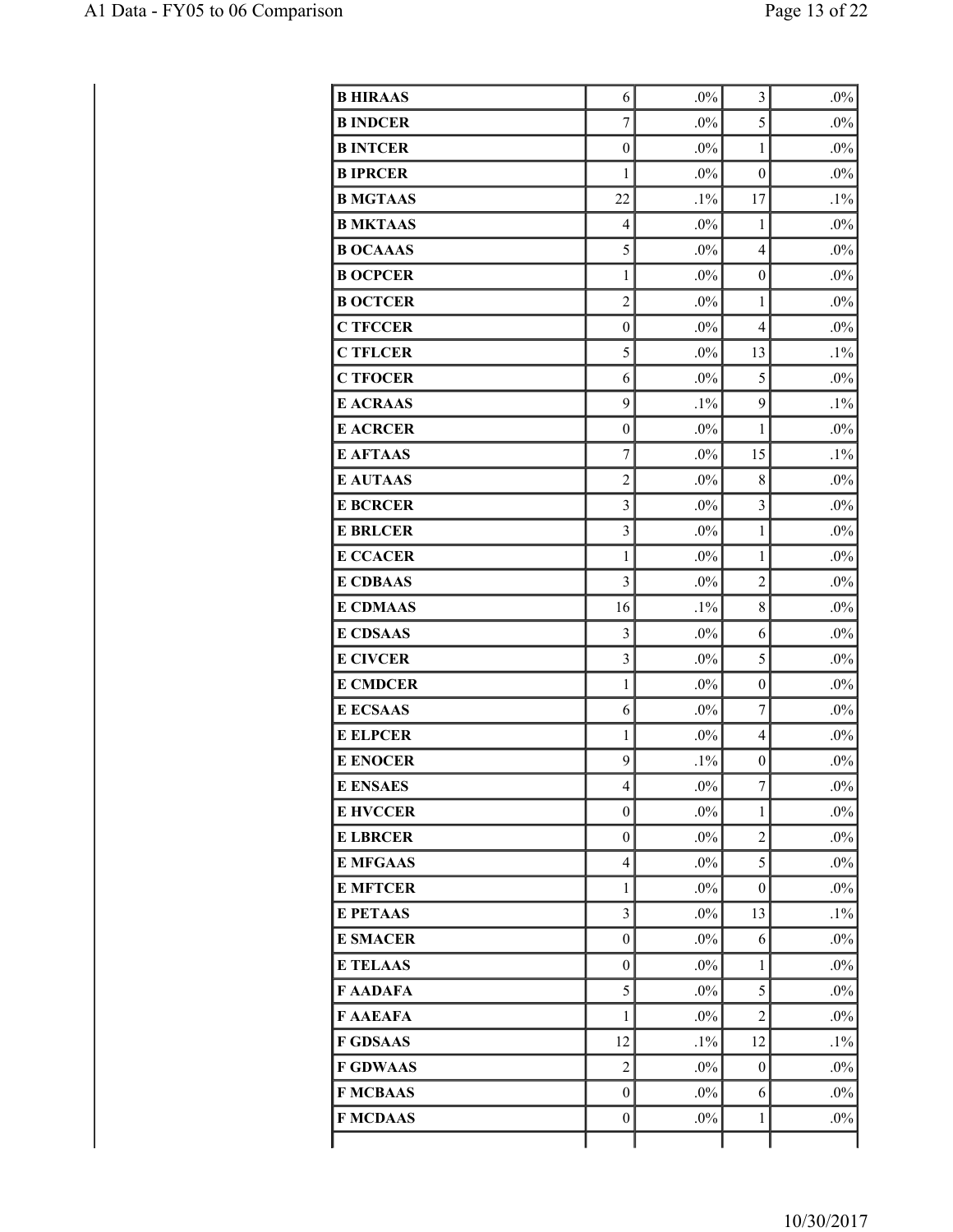| <b>F MSEAFA</b> | 0                | $.0\%$ | 3                | $.0\%$ |
|-----------------|------------------|--------|------------------|--------|
| <b>F MSPAFA</b> | 1                | $.0\%$ | $\boldsymbol{0}$ | $.0\%$ |
| <b>G DHGAAS</b> | 25               | $.1\%$ | 35               | $.2\%$ |
| <b>G EMACER</b> | 5                | $.0\%$ | 7                | $.0\%$ |
| <b>G EMTCER</b> | 3                | $.0\%$ | $\mathbf{1}$     | $.0\%$ |
| <b>G MASCER</b> | $\boldsymbol{0}$ | $.0\%$ | 6                | $.0\%$ |
| <b>G MSGCER</b> | 26               | $.2\%$ | 28               | $.2\%$ |
| <b>G NASCER</b> | 18               | $.1\%$ | 25               | $.1\%$ |
| <b>G NURAAS</b> | 47               | .3%    | 41               | .2%    |
| <b>G OTAAAS</b> | 14               | $.1\%$ | 13               | $.1\%$ |
| <b>G RTTAAS</b> | 11               | $.1\%$ | 17               | $.1\%$ |
| <b>G SURAAS</b> | 8                | $.0\%$ | 12               | $.1\%$ |
| <b>G SURCER</b> | $\boldsymbol{0}$ | $.0\%$ | $\overline{2}$   | $.0\%$ |
| <b>G VTTAAS</b> | 26               | $.2\%$ | 34               | $.2\%$ |
| <b>G XRAAAS</b> | 14               | $.1\%$ | 11               | $.1\%$ |
| <b>H GAAAA</b>  | 160              | .9%    | 162              | .9%    |
| <b>M CNAAAS</b> | $\overline{4}$   | $.0\%$ | $\mathbf{1}$     | $.0\%$ |
| <b>N ASGAS</b>  | 280              | 1.6%   | 307              | 1.8%   |
| <b>R NURAAS</b> | 0                | $.0\%$ | 1                | $.0\%$ |
| <b>S CDACER</b> | $\overline{c}$   | $.0\%$ | 4                | $.0\%$ |
| <b>S CHDAAS</b> | 14               | $.1\%$ | 10               | $.1\%$ |
| <b>S CJSAAS</b> | 16               | $.1\%$ | 13               | $.1\%$ |
| <b>S FSTAAS</b> | 10               | $.1\%$ | $\overline{7}$   | $.0\%$ |
| <b>S FSTCER</b> | $\overline{c}$   | $.0\%$ | $\boldsymbol{0}$ | $.0\%$ |
| <b>SHSTAAS</b>  | 5                | $.0\%$ | 3                | $.0\%$ |
| <b>T ASPCER</b> | $\boldsymbol{0}$ | .0%    | 1                | $.0\%$ |
| <b>T CGICER</b> | $\overline{c}$   | $.0\%$ | $\boldsymbol{0}$ | $.0\%$ |
| <b>T CGRCER</b> | 5                | $.0\%$ | 1                | $.0\%$ |
| <b>T CMSAAS</b> | $\overline{4}$   | $.0\%$ | 6                | $.0\%$ |
| <b>T CNAAAS</b> | 10               | $.1\%$ | $\overline{2}$   | $.0\%$ |
| <b>T CNTCER</b> | $\mathbf{1}$     | $.0\%$ | $\boldsymbol{0}$ | $.0\%$ |
| <b>T CPLAAS</b> | $\boldsymbol{0}$ | $.0\%$ | $\overline{2}$   | $.0\%$ |
| <b>T CPMAAS</b> | $\overline{c}$   | $.0\%$ | $\boldsymbol{0}$ | $.0\%$ |
| <b>T CSSAAS</b> | $\overline{3}$   | $.0\%$ | 1                | $.0\%$ |
| <b>TECMAAS</b>  | $\boldsymbol{0}$ | $.0\%$ | 25               | $.1\%$ |
| <b>T IPRCER</b> | $\overline{4}$   | $.0\%$ | 15               | $.1\%$ |
| <b>TLINCER</b>  | 5                | $.0\%$ | $\overline{c}$   | $.0\%$ |
| <b>T MSOCER</b> | $\mathbf{1}$     | $.0\%$ | 1                | $.0\%$ |
| <b>T OCAAAS</b> | 9                | $.1\%$ | 6                | $.0\%$ |
| <b>T OCPCER</b> | $\mathbf{1}$     | $.0\%$ | 3                | $.0\%$ |
| <b>T OCTCER</b> | $\sqrt{ }$       | $.0\%$ | 4                | $.0\%$ |
| <b>TOOSCER</b>  | $\mathbf{1}$     | $.0\%$ | $\boldsymbol{0}$ | $.0\%$ |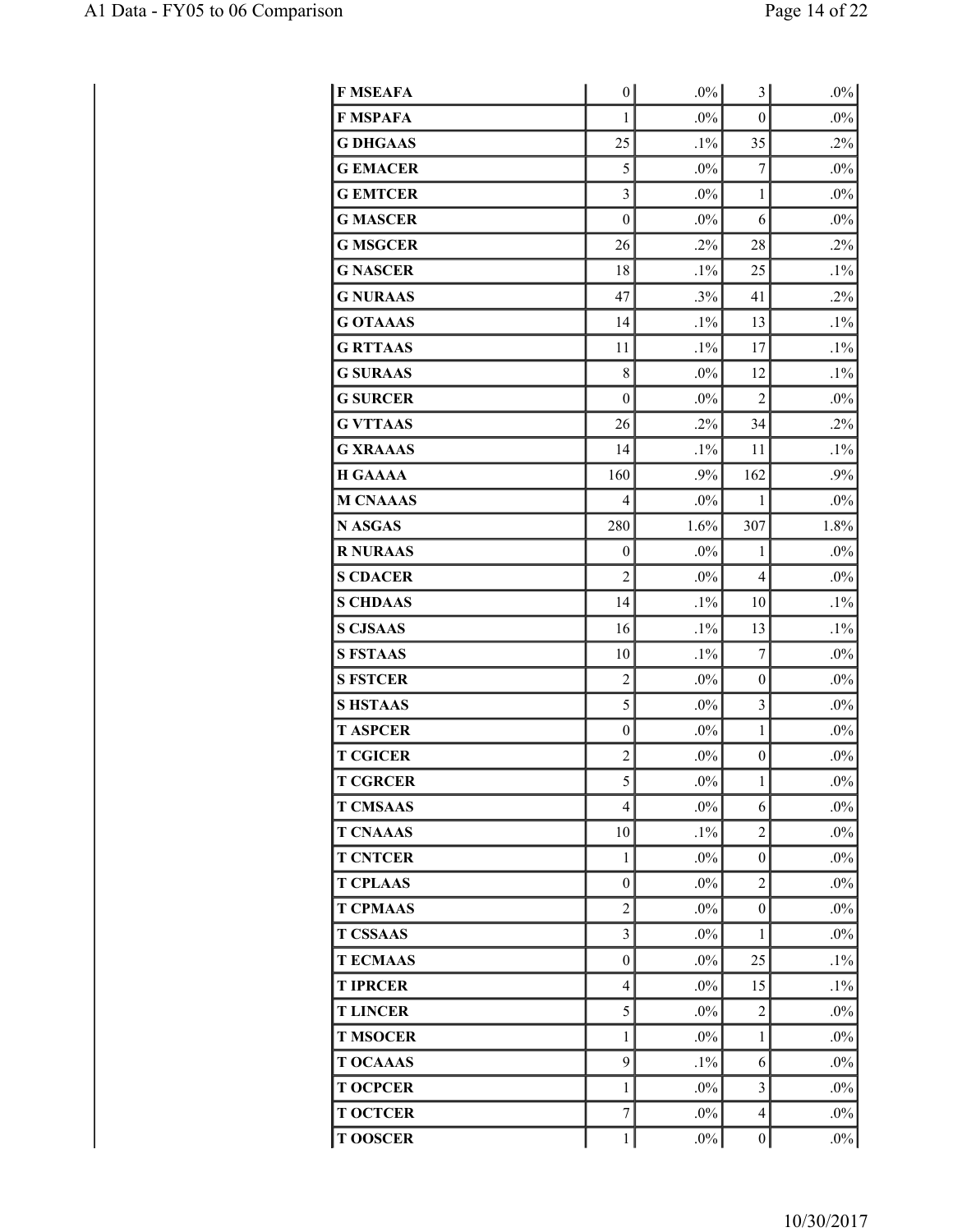| <b>T VGAAAS</b>                              |                                             | 5                | $.0\%$    | 3                       | $.0\%$ |
|----------------------------------------------|---------------------------------------------|------------------|-----------|-------------------------|--------|
| <b>T VGPAAS</b>                              |                                             | $\boldsymbol{0}$ | $.0\%$    | $\overline{2}$          | $.0\%$ |
| <b>T WSAAAS</b>                              |                                             | 1                | $.0\%$    | 4                       | $.0\%$ |
| <b>T WSDAAS</b>                              |                                             | 1                | $.0\%$    | 1                       | $.0\%$ |
| <b>T WSMCER</b>                              |                                             | 1                | $.0\%$    | 4                       | $.0\%$ |
| <b>T WSPAAS</b>                              |                                             | 3                | $.0\%$    | 1                       | $.0\%$ |
| Y AB3CE                                      |                                             | 53               | .3%       | 51                      | $.3\%$ |
| Y AB4CE                                      |                                             | 98               | .6%       | 117                     | $.7\%$ |
| Y AS6CE                                      |                                             | 108              | .6%       | 84                      | $.5\%$ |
| Y EL2CE                                      |                                             | 93               | $.5\%$    | 139                     | $.8\%$ |
| Y EL4CE                                      |                                             | 71               | .4%       | 110                     | $.6\%$ |
| <b>Y GSUAGS</b>                              |                                             | 40               | $.2\%$    | 53                      | .3%    |
| <b>Total</b>                                 |                                             | 17004            | 100.0%    | 17075                   | 100.0% |
|                                              | Gen Assoc/AGS, ALS, AGS                     | 40               | 3.6%      | 53                      | 4.1%   |
| Bac Transfer/AA, AS                          |                                             | 451              | 40.3%     | 486                     | 37.2%  |
| <b>PCS/1st Curriculum</b><br>Occup/Technical |                                             | 519              | 46.4%     | 682                     | 52.3%  |
| <b>Basic Skills/Adult Ed</b>                 |                                             | 108              | 9.7%      | 84                      | 6.4%   |
| <b>Total</b>                                 |                                             | 1118             | $100.0\%$ | 1305                    | 100.0% |
| <b>CIP/1st Curriculum</b>                    | Agric Bus & Mngment, General                | 4                | .4%       | 6                       | $.5\%$ |
| <b>Agri-Marketing</b>                        |                                             | $\boldsymbol{0}$ | $.0\%$    | 1                       | $.1\%$ |
|                                              | <b>Ag Bus: Applied Agronomy</b>             | $\boldsymbol{0}$ | $.0\%$    | $\overline{c}$          | $.2\%$ |
|                                              | <b>Ag Bus: Precision Ag Tech</b>            | 6                | $.5\%$    | 1                       | $.1\%$ |
| <b>Equine Management</b>                     |                                             | 7                | .6%       | $\overline{c}$          | $.2\%$ |
|                                              | Landscaping Op & Maint.                     | 5                | .4%       | 70                      | 5.4%   |
|                                              | Radio & TV Broadcasting                     | $\boldsymbol{0}$ | $.0\%$    | $\sqrt{6}$              | $.5\%$ |
|                                              | <b>Office Careers: Desktop Publishing</b>   | $\boldsymbol{0}$ | $.0\%$    | 1                       | $.1\%$ |
|                                              | <b>Cg: 3d Computer Animation</b>            | 5                | .4%       | 5                       | .4%    |
|                                              | <b>Bus Data Process: Comp Prog Option</b>   | $\overline{c}$   | $.2\%$    | $\boldsymbol{0}$        | $.0\%$ |
|                                              | <b>CIS: Microcom Spec-Software</b>          | $\overline{4}$   | .4%       | $\overline{3}$          | $.2\%$ |
|                                              | <b>Bus Data Process: Micro Spec</b>         | 10               | .9%       | 8                       | .6%    |
| <b>Web Design</b>                            |                                             | 6                | $.5\%$    | $\overline{\mathbf{3}}$ | $.2\%$ |
| <b>Oracle DBA</b>                            |                                             | $\mathbf{1}$     | $.1\%$    | $\overline{4}$          | $.3\%$ |
|                                              | <b>Visualiz Comput Graphics Spec</b>        | $\overline{7}$   | .6%       | 1                       | $.1\%$ |
| <b>Cisco Networking</b>                      |                                             | 1                | $.1\%$    | $\boldsymbol{0}$        | $.0\%$ |
| <b>Admin</b>                                 | <b>Computer Networking: Systems</b>         | 19               | 1.7%      | 5                       | .4%    |
|                                              | <b>Cs: Web Server Administrator</b>         | 1                | $.1\%$    | $\overline{4}$          | .3%    |
|                                              | <b>Associate In Fine Arts-Art Education</b> | 1                | $.1\%$    | $\overline{c}$          | $.2\%$ |
|                                              | <b>Music Education - AFA</b>                | $\mathbf{0}$     | $.0\%$    | $\overline{\mathbf{3}}$ | $.2\%$ |
| <b>TEFL</b>                                  |                                             | 11               | 1.0%      | 22                      | 1.7%   |
| <b>Engineering Science</b>                   |                                             | $\overline{4}$   | .4%       | $\overline{7}$          | $.5\%$ |
|                                              | <b>Telecommunications Systems Tech</b>      | $\boldsymbol{0}$ | $.0\%$    | 1                       | $.1\%$ |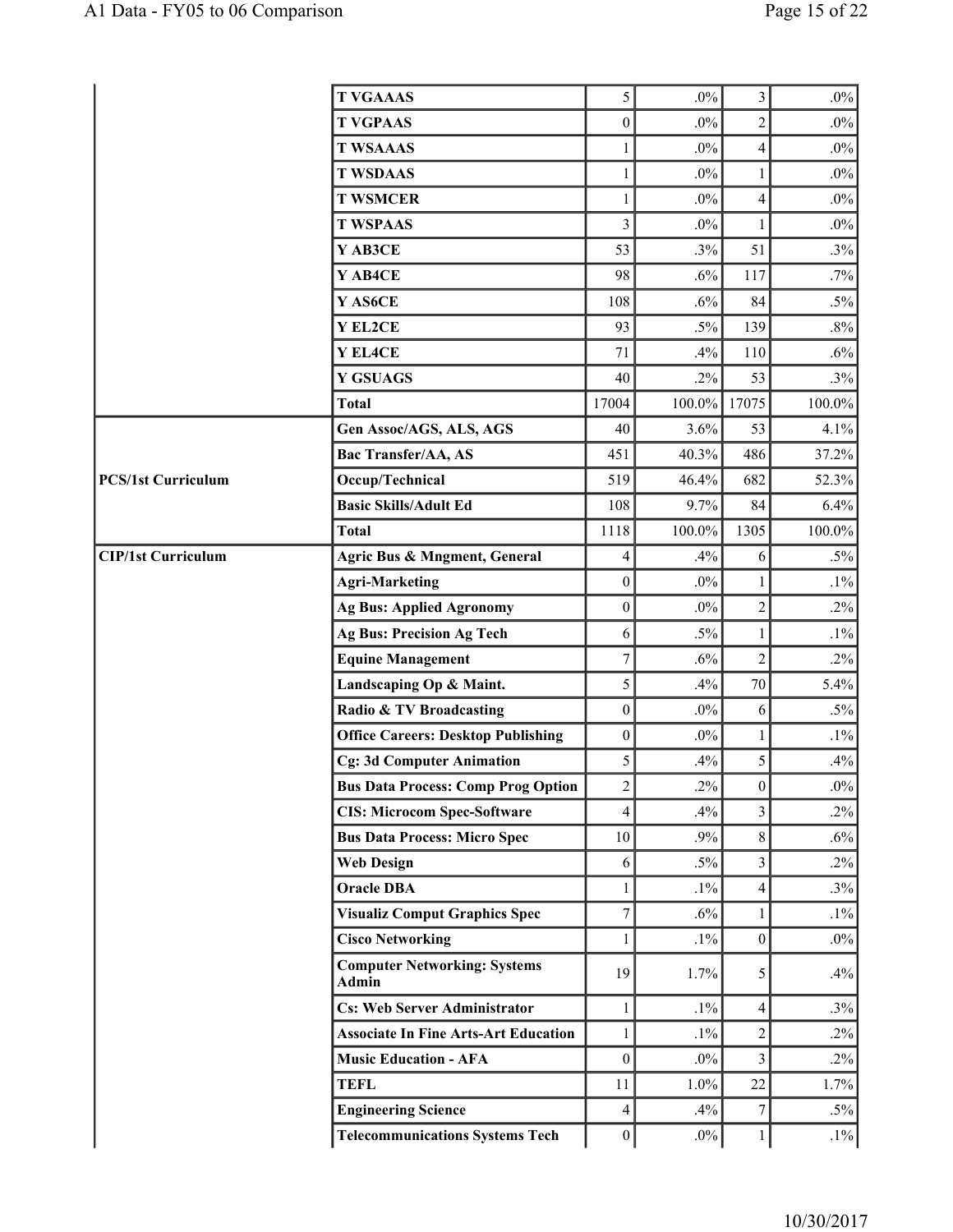| <b>Industrial Technology</b>                    | 5                | .4%    | 5              | .4%    |
|-------------------------------------------------|------------------|--------|----------------|--------|
| <b>Survey Technology</b>                        | 3                | .3%    | 6              | $.5\%$ |
| <b>Electronic Control Systems Tech</b>          | 6                | $.5\%$ | $\overline{7}$ | $.5\%$ |
| Comp-Aided Draft (Cad): Struct/Civil            | $\overline{3}$   | .3%    | 5              | .4%    |
| <b>Drafting: Mechanical Option</b>              | 1                | $.1\%$ | $\theta$       | $.0\%$ |
| <b>Child Development</b>                        | 16               | 1.4%   | 14             | 1.1%   |
| Curric desig for AA & AA&S                      | 160              | 14.3%  | 162            | 12.4%  |
| Curric desig for AGS AGE & ALS                  | 40               | 3.6%   | 53             | 4.1%   |
| <b>Biol &amp; Physical Sciences</b>             | 280              | 25.0%  | 307            | 23.5%  |
| <b>High ASE</b>                                 | 108              | 9.7%   | 84             | 6.4%   |
| <b>Law Enforcmnt/Police Science</b>             | 16               | 1.4%   | 13             | 1.0%   |
| <b>Fire Service Technology</b>                  | 12               | 1.1%   | $\overline{7}$ | $.5\%$ |
| <b>Human Services</b>                           | 5                | .4%    | $\overline{3}$ | $.2\%$ |
| <b>Construction: Laborer</b>                    | $\mathbf{0}$     | $.0\%$ | $\overline{c}$ | $.2\%$ |
| <b>Construction: Carpentry</b>                  | 1                | $.1\%$ | $\mathbf{1}$   | $.1\%$ |
| <b>Bldg/Property Maintenance Mgr</b>            | $\overline{3}$   | .3%    | $\overline{3}$ | $.2\%$ |
| <b>Indust Eletronics Install &amp; Repair</b>   | 1                | $.1\%$ | $\overline{4}$ | .3%    |
| Heating, Ventilation, & Ac                      | $\theta$         | $.0\%$ | 1              | $.1\%$ |
| <b>Automotive Collision Repair Tech</b>         | 9                | .8%    | 10             | $.8\%$ |
| <b>Auto Mechanic/Tech</b>                       | 21               | 1.9%   | 24             | 1.8%   |
| <b>Diesel Power</b>                             | 3                | .3%    | 13             | 1.0%   |
| <b>Construction: Sheet Metal</b>                | $\theta$         | $.0\%$ | 6              | $.5\%$ |
| <b>Graphic Design: Print Production</b>         | 12               | 1.1%   | 12             | .9%    |
| <b>Associate In Fine Arts: Art &amp; Design</b> | 5                | .4%    | 5              | .4%    |
| <b>Music Performance - AFA</b>                  | 1                | $.1\%$ | $\mathbf{0}$   | $.0\%$ |
| <b>Dental Hygienist</b>                         | 25               | 2.2%   | 35             | 2.7%   |
| <b>Medical Transcript</b>                       | 9                | .8%    | 5              | .4%    |
| <b>Medical Assistant</b>                        | $\boldsymbol{0}$ | $.0\%$ | 6              | $.5\%$ |
| <b>Occup Therapy Assist</b>                     | 14               | 1.3%   | 13             | 1.0%   |
| Vet Assist/Animal Health Tech                   | 26               | 2.3%   | 34             | 2.6%   |
| <b>Emer Med Services - Ambulance</b>            | 5                | .4%    | $\overline{7}$ | $.5\%$ |
| <b>Emergency Medical Technology</b>             | 3                | .3%    | 1              | $.1\%$ |
| <b>Respiratory Therapy Tech</b>                 | 11               | 1.0%   | 17             | 1.3%   |
| <b>Surgical/Operating Room Tech</b>             | 8                | .7%    | 14             | 1.1%   |
| <b>Radiologic Technology</b>                    | 14               | 1.3%   | 11             | $.8\%$ |
| <b>Nursing</b>                                  | 47               | 4.2%   | 42             | 3.2%   |
| <b>Nurse Assistant</b>                          | 18               | 1.6%   | 25             | 1.9%   |
| <b>Massage Therapy</b>                          | 26               | 2.3%   | 28             | 2.1%   |
| <b>Customized Career Preparation</b>            | $\mathbf{1}$     | $.1\%$ | $\mathbf{1}$   | $.1\%$ |
| Bus Admin & Mgt, General                        | 22               | 2.0%   | 17             | 1.3%   |
| <b>Business: E-Commerce</b>                     | $\bf{0}$         | $.0\%$ | 25             | 1.9%   |
|                                                 |                  |        |                |        |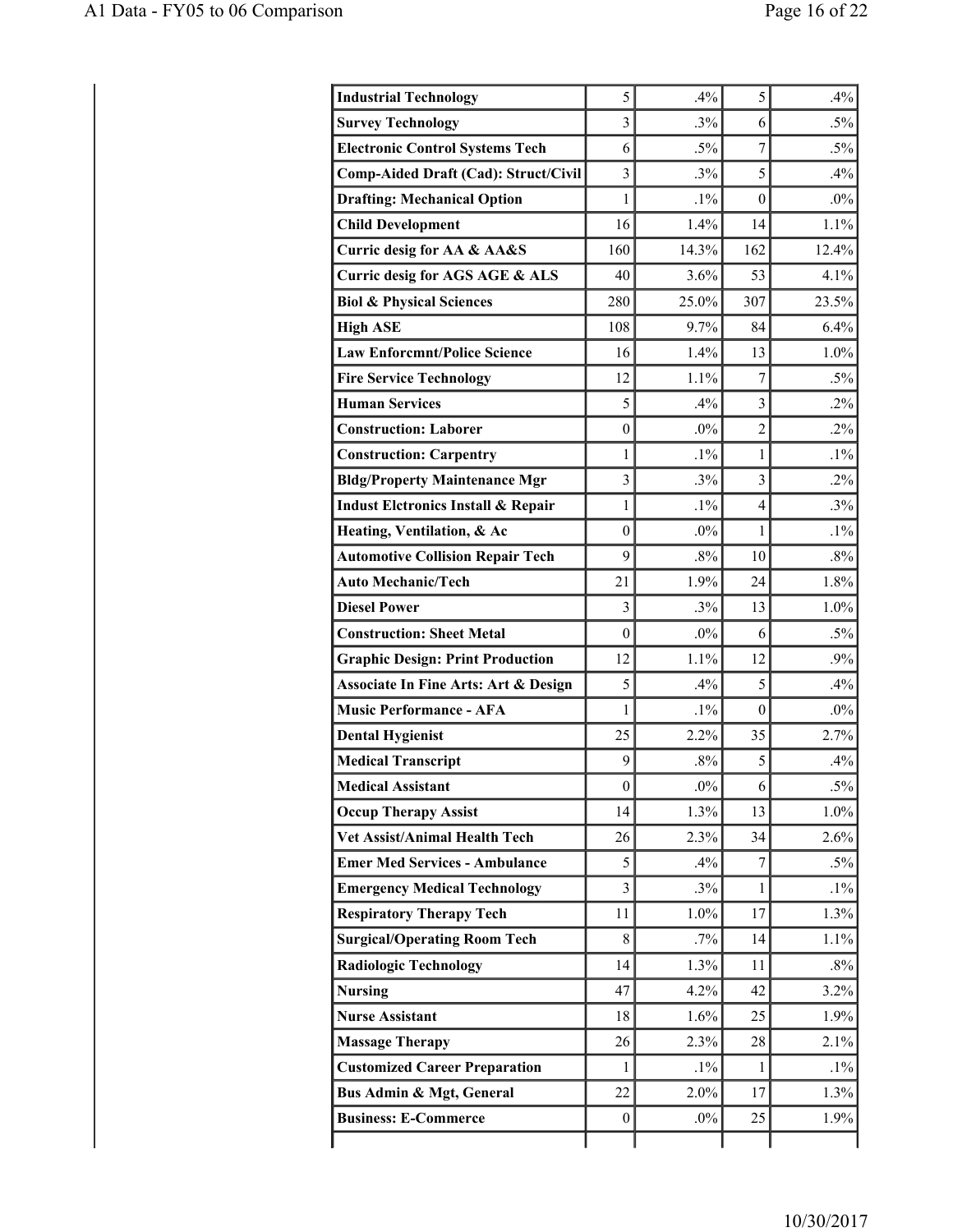|                           | <b>Accounting</b>                                    | 22                      | 2.0%      | 67                      | 5.1%      |
|---------------------------|------------------------------------------------------|-------------------------|-----------|-------------------------|-----------|
|                           | Admin Assist/Secrtrl Sci, General                    | $\overline{7}$          | .6%       | 18                      | 1.4%      |
|                           | <b>Executive Assist/Secretary</b>                    | 14                      | 1.3%      | 10                      | $.8\%$    |
|                           | <b>Info Process/Data Entry Tech</b>                  | 1                       | $.1\%$    | 1                       | $.1\%$    |
|                           | <b>Independent Business Management</b>               | $\boldsymbol{7}$        | .6%       | 5                       | .4%       |
|                           | <b>Hospitality: Hotel/Motel Mgt</b>                  | 3                       | .3%       | $\overline{\mathbf{3}}$ | $.2\%$    |
|                           | <b>Hospitality Industry: Food Service</b>            | $\overline{7}$          | .6%       | $\overline{4}$          | $.3\%$    |
|                           | <b>International Business</b>                        | $\overline{0}$          | $.0\%$    | 1                       | $.1\%$    |
|                           | <b>Business: Marketing</b>                           | 4                       | .4%       | 1                       | $.1\%$    |
|                           | <b>Construction Des/Mgmt: Bldg</b><br><b>Materls</b> | 19                      | 1.7%      | 10                      | $.8\%$    |
|                           | <b>Total</b>                                         | 1118                    | 100.0%    | 1305                    | $100.0\%$ |
|                           | Gen Assoc/AGS, ALS, AGS                              | 4                       | 11.4%     | 2                       | 6.9%      |
| <b>PCS/2nd Curriculum</b> | Bac Transfer/AA, AS                                  | 4                       | 11.4%     | $\boldsymbol{7}$        | 24.1%     |
|                           | Occup/Technical                                      | 27                      | 77.1%     | 20                      | 69.0%     |
|                           | <b>Total</b>                                         | 35                      | $100.0\%$ | 29                      | $100.0\%$ |
| <b>CIP/2nd Curriculum</b> | Agric Bus & Mngment, General                         | 1                       | 2.9%      | $\boldsymbol{0}$        | $.0\%$    |
|                           | <b>Ag Bus: Precision Ag Tech</b>                     | 1                       | 2.9%      | $\boldsymbol{0}$        | $.0\%$    |
|                           | <b>Equine Management</b>                             | 1                       | 2.9%      | $\boldsymbol{0}$        | $.0\%$    |
|                           | <b>CIS: Microcom Spec-Software</b>                   | 1                       | 2.9%      | $\boldsymbol{0}$        | $.0\%$    |
|                           | <b>Bus Data Process: Micro Spec</b>                  | 1                       | 2.9%      | $\boldsymbol{0}$        | $.0\%$    |
|                           | <b>Web Design</b>                                    | $\boldsymbol{0}$        | $.0\%$    | $\overline{3}$          | 10.3%     |
|                           | <b>Oracle DBA</b>                                    | 1                       | 2.9%      | 1                       | 3.4%      |
|                           | <b>Visualiz Comput Graphics Spec</b>                 | $\boldsymbol{0}$        | $.0\%$    | 1                       | 3.4%      |
|                           | <b>Computer Networking: Systems</b><br><b>Admin</b>  | 3                       | 8.6%      | $\boldsymbol{0}$        | $.0\%$    |
|                           | <b>Cs: Web Server Administrator</b>                  | 1                       | 2.9%      | 1                       | 3.4%      |
|                           | <b>TEFL</b>                                          |                         | 2.9%      | 1                       | 3.4%      |
|                           | <b>Industrial Technology</b>                         | 1                       | 2.9%      | $\boldsymbol{0}$        | $.0\%$    |
|                           | Curric desig for AA & AA&S                           | $\mathbf{1}$            | 2.9%      | 1                       | 3.4%      |
|                           | Curric desig for AGS AGE & ALS                       | 4                       | 11.4%     | $\mathbf{2}$            | 6.9%      |
|                           | <b>Biol &amp; Physical Sciences</b>                  | $\overline{\mathbf{3}}$ | 8.6%      | 6                       | 20.7%     |
|                           | <b>Construction: Carpentry</b>                       | 1                       | 2.9%      | $\boldsymbol{0}$        | $.0\%$    |
|                           | <b>Auto Mechanic/Tech</b>                            | $\mathbf{1}$            | 2.9%      | $\overline{2}$          | 6.9%      |
|                           | <b>Dental Hygienist</b>                              | $\boldsymbol{0}$        | $.0\%$    | 1                       | 3.4%      |
|                           | <b>Medical Transcript</b>                            | 1                       | 2.9%      | 3                       | 10.3%     |
|                           | <b>Emer Med Services - Ambulance</b>                 | $\mathbf{1}$            | 2.9%      | 1                       | 3.4%      |
|                           | Bus Admin & Mgt, General                             | 4                       | 11.4%     | 1                       | 3.4%      |
|                           | <b>Accounting</b>                                    | $\overline{c}$          | 5.7%      | 1                       | 3.4%      |
|                           | Admin Assist/Secrtrl Sci, General                    | $\overline{0}$          | $.0\%$    | 3                       | 10.3%     |
|                           | <b>Executive Assist/Secretary</b>                    | $\overline{c}$          | 5.7%      | $\boldsymbol{0}$        | $.0\%$    |
|                           | <b>Hospitality: Hotel/Motel Mgt</b>                  | $\overline{c}$          | 5.7%      | $\boldsymbol{0}$        | $.0\%$    |
|                           |                                                      |                         |           |                         |           |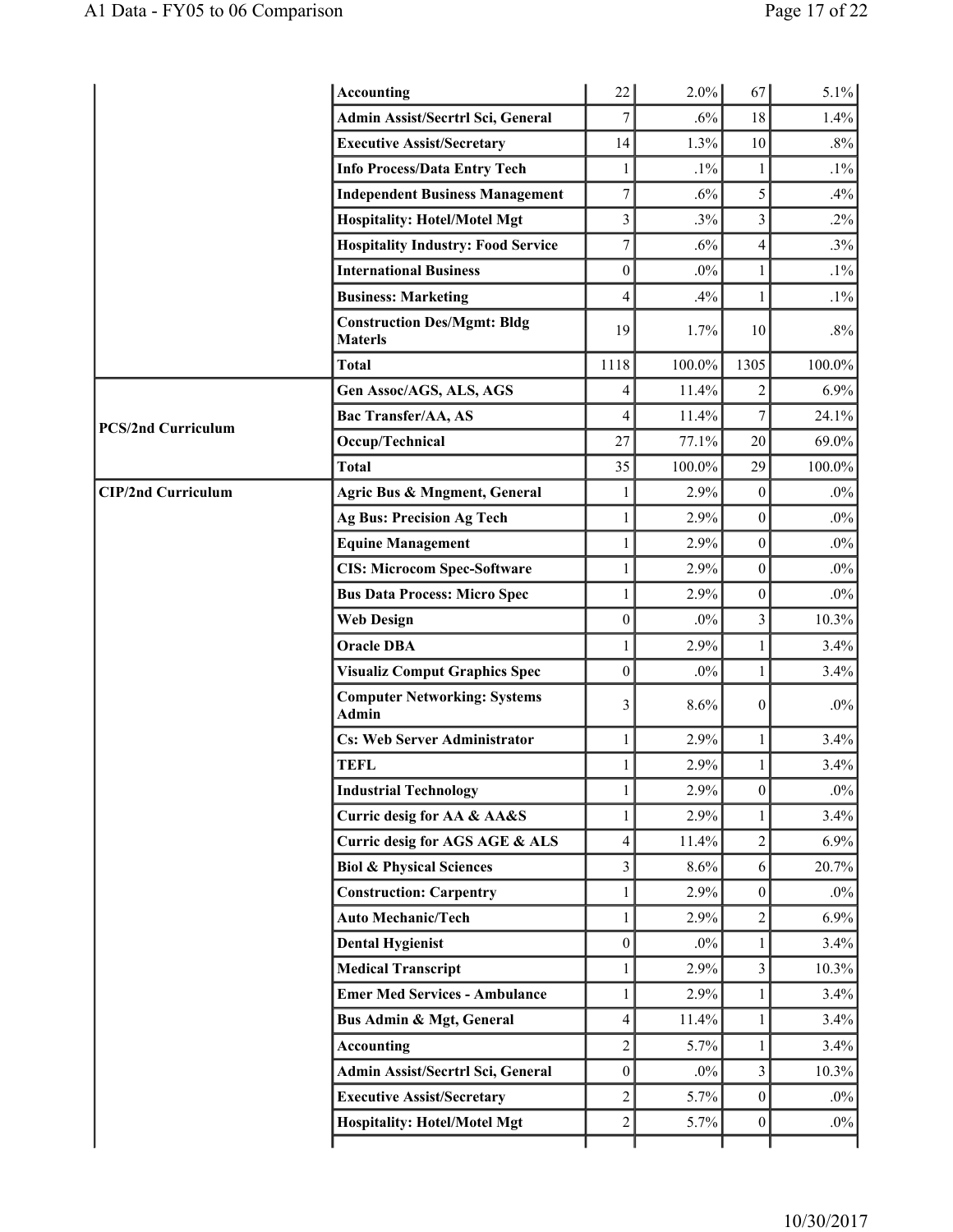|                               | <b>Hospitality Industry: Food Service</b>            | $\mathbf{1}$             | 2.9%      | 0              | $.0\%$    |
|-------------------------------|------------------------------------------------------|--------------------------|-----------|----------------|-----------|
|                               | <b>Construction Des/Mgmt: Bldg</b><br><b>Materls</b> | $\boldsymbol{0}$         | $.0\%$    | $\mathbf{1}$   | 3.4%      |
|                               | <b>Total</b>                                         | 35                       | 100.0%    | 29             | 100.0%    |
| <b>PCS/3rd Curriculum</b>     | None valid                                           |                          |           |                |           |
| <b>CIP/3rd Curriculum</b>     | None valid                                           |                          |           |                |           |
|                               | AA(1.1)                                              | 160                      | 11.2%     | 162            | 9.4%      |
|                               | AS(1.1)                                              | 280                      | 19.5%     | 307            | 17.8%     |
|                               | AAS $(2.2)$                                          | 379                      | 26.4%     | 514            | 29.8%     |
|                               | <b>AGS, ALS, AGE (1.0)</b>                           | 40                       | 2.8%      | 53             | 3.1%      |
| <b>Degree/1st Currilum</b>    | Basic Skills (1.7, 1.8, 1.9)                         | 423                      | 29.5%     | 501            | 29.1%     |
|                               | Occup Cert of 30 sem hrs/more CER<br>(1.2)           | 140                      | 9.8%      | 168            | 9.8%      |
|                               | Assoc in Fine Arts (AFA) (1.1)                       | $\tau$                   | $.5\%$    | 10             | $.6\%$    |
|                               | Assoc in Eng Sc (AES) (1.2)                          | $\overline{\mathcal{L}}$ | .3%       | $\overline{7}$ | .4%       |
|                               | <b>Total</b>                                         | 1433                     | $100.0\%$ | 1722           | $100.0\%$ |
|                               | AA(1.1)                                              |                          | 2.9%      | 1              | 3.4%      |
|                               | AS(1.1)                                              | 3                        | 8.6%      | 6              | 20.7%     |
|                               | AAS(2.2)                                             | 15                       | 42.9%     | 8              | 27.6%     |
| Degree/2nd Curriculum         | <b>AGS, ALS, AGE (1.0)</b>                           | $\overline{\mathcal{L}}$ | 11.4%     | $\overline{2}$ | 6.9%      |
|                               | Occup Cert of 30 sem hrs/more CER<br>(1.2)           | 12                       | 34.3%     | 12             | 41.4%     |
|                               | <b>Total</b>                                         | 35                       | 100.0%    | 29             | 100.0%    |
| Degree/3rd Curriculum         | None valid                                           |                          |           |                |           |
|                               | <b>Completed all at Parkland</b>                     | 306                      | 1.8%      | 292            | 1.7%      |
|                               | <b>Completed at Parkland and elsewhere</b>           | 154                      | .9%       | 174            | 1.0%      |
| <b>GENERAL EDUCATION CORE</b> | <b>Not Completed</b>                                 | 4143                     | 24.4%     | 4132           | 24.2%     |
|                               | Not applicable (occupational students)               | 12401                    | 72.9%     | 12477          | 73.1%     |
|                               | <b>Total</b>                                         | 17004                    | $100.0\%$ | 17075          | 100.0%    |

#### return

# to top

#### **Annual Enrollment (A1) - Fy 05 & 06 Miscellaneous Admissions Data**

|                              |                   | <b>FISCAL YR</b> |                                  |       |                                  |
|------------------------------|-------------------|------------------|----------------------------------|-------|----------------------------------|
|                              |                   | 2005             |                                  | 2006  |                                  |
|                              |                   | <b>Count</b>     | <b>Column N</b><br>$\frac{0}{0}$ | Count | <b>Column N</b><br>$\frac{0}{0}$ |
|                              | <b>Valid SSN</b>  | 16275            | $95.7\%$                         | 16228 | 95.0%                            |
| <b>Shared Data Dummy SSN</b> | Dummy ID          | 729              | 4.3%                             | 847   | $5.0\%$                          |
|                              | <b>Total</b>      | 17004            | $100.0\%$                        | 17075 | 100.0%                           |
| <b>ACT Test Date</b>         | No data           | 11440            | $67.3\%$                         | 11075 | 64.9%                            |
|                              | Prior to Oct 1989 | 351              | $2.1\%$                          | 309   | 1.8%                             |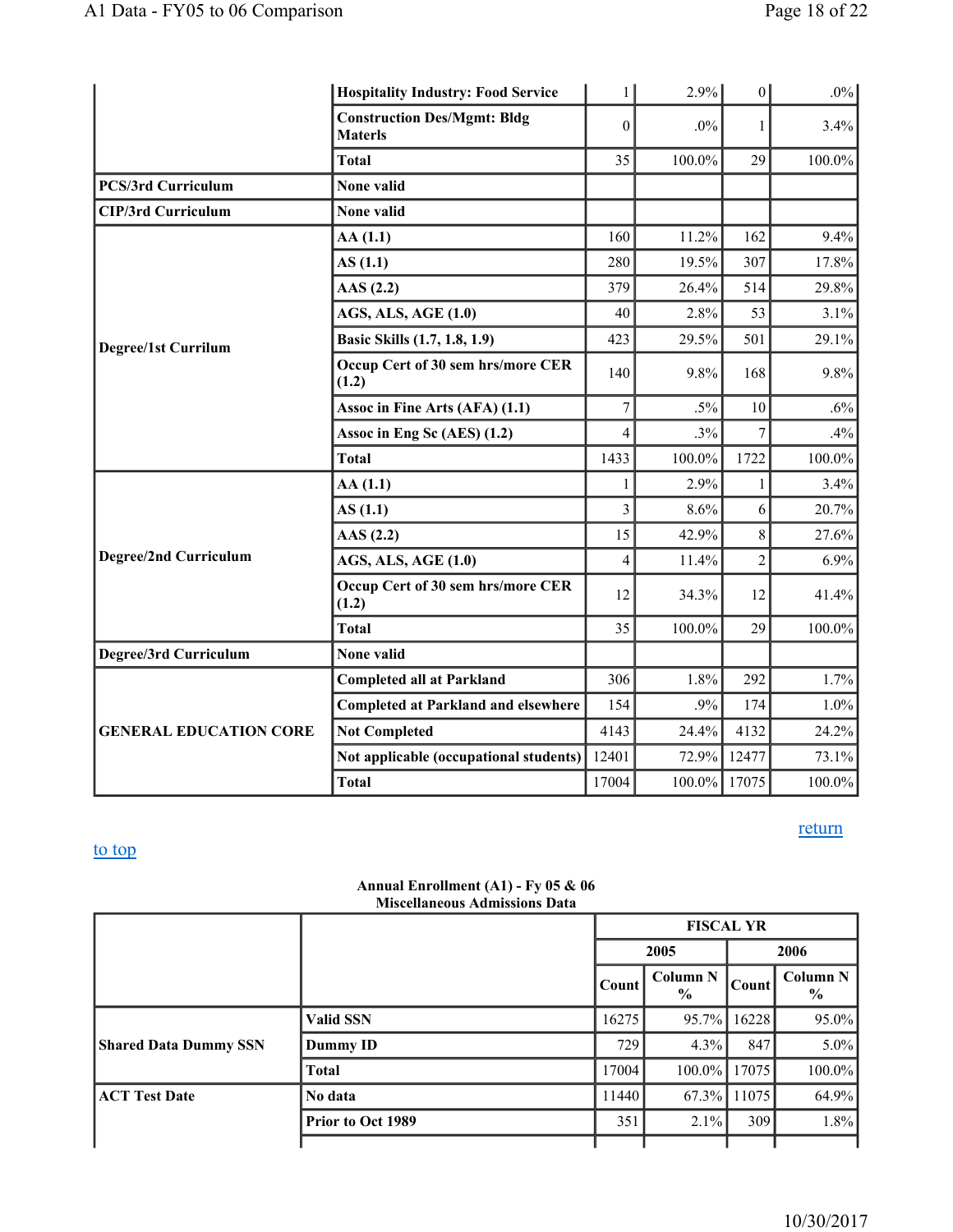|                                                    | Oct 1989 and later                                          | 5213  | $30.7\%$  | 5691             | 33.3%     |
|----------------------------------------------------|-------------------------------------------------------------|-------|-----------|------------------|-----------|
|                                                    | <b>Total</b>                                                | 17004 | $100.0\%$ | 17075            | 100.0%    |
|                                                    | <b>All Other</b>                                            | 15294 | 89.9%     | 15230            | 89.2%     |
|                                                    | <b>Apprenticeship Enrollment</b>                            | 551   | 3.2%      | 564              | 3.3%      |
| <b>INSTRUCTIONAL</b>                               | Tech prep in HS                                             | 796   | 4.7%      | 880              | 5.2%      |
| <b>APPROACH</b>                                    | <b>Apprentice and Tech prep in HS</b>                       | 26    | $.2\%$    | 39               | $.2\%$    |
|                                                    | <b>Current Tech Prep</b>                                    | 337   | 2.0%      | 362              | 2.1%      |
|                                                    | <b>Total</b>                                                | 17004 | $100.0\%$ | 17075            | 100.0%    |
|                                                    | <b>All others</b>                                           | 12035 | $70.8\%$  | 12251            | 71.7%     |
|                                                    | First time Freshman - new to higher ed                      | 4301  | 25.3%     | 4212             | 24.7%     |
| <b>Shared Data Enrollment Type</b>                 | First time transfer - new to Parkland w/<br>higher ed exp   | 630   | 3.7%      | 583              | $3.4\%$   |
|                                                    | <b>Missing</b>                                              | 38    | $.2\%$    | 29               | $.2\%$    |
|                                                    | <b>Total</b>                                                | 17004 | $100.0\%$ | 17075            | 100.0%    |
|                                                    | Not applicable/Not AA or AS                                 | 12373 | 72.8%     | 12427            | 72.8%     |
|                                                    | Yes, thru high school coursework                            | 19    | $.1\%$    | 11               | $.1\%$    |
| <b>Min Req Status for AA/AS</b><br><b>Students</b> | Yes, thru means other than HS coursework<br>(testing, etc.) | 48    | .3%       | 41               | $.2\%$    |
|                                                    | No, not met all standards                                   | 53    | .3%       | 39               | $.2\%$    |
|                                                    | Not eval/data not available                                 | 4511  | 26.5%     | 4557             | 26.7%     |
|                                                    | <b>Total</b>                                                | 17004 | $100.0\%$ | 17075            | 100.0%    |
|                                                    | <b>Not AA/AS Student</b>                                    | 16939 | $99.6\%$  | 17025            | 99.7%     |
|                                                    | <b>Summer</b>                                               | 11    | $.1\%$    | 8                | $.0\%$    |
| <b>Term Min Req Met</b>                            | Fall                                                        | 39    | $.2\%$    | 32               | $.2\%$    |
|                                                    | <b>Spring</b>                                               | 15    | $.1\%$    | 10               | $.1\%$    |
|                                                    | <b>Total</b>                                                | 17004 | $100.0\%$ | 17075            | 100.0%    |
|                                                    | <b>Requirements Not Met</b>                                 | 16939 | $99.6\%$  | 17025            | 99.7%     |
|                                                    | 94                                                          | 7     | $.0\%$    | $\boldsymbol{7}$ | $.0\%$    |
|                                                    | 95                                                          | 18    | $.1\%$    | 9                | $.1\%$    |
| FY Min Req Met                                     | 96                                                          | 4     | $.0\%$    | 6                | $.0\%$    |
|                                                    | 97                                                          | 13    | $.1\%$    | 8                | $.0\%$    |
|                                                    | 98                                                          | 9     | $.1\%$    | $10\,$           | $.1\%$    |
|                                                    | 99                                                          | 14    | $.1\%$    | 10               | $.1\%$    |
|                                                    | <b>Total</b>                                                | 17004 | $100.0\%$ | 17075            | $100.0\%$ |
|                                                    | No.                                                         | 14513 | 85.4%     | 15241            | 89.3%     |
| <b>Transfer Plans</b>                              | Yes- to a 4-yr college/university                           | 2491  | 14.6%     | 1834             | 10.7%     |
|                                                    | <b>Total</b>                                                | 17004 | $100.0\%$ | 17075            | 100.0%    |
|                                                    | No.                                                         | 10528 | 61.9%     | 12119            | 71.0%     |
| <b>Signed Declaration of Intent</b>                | Yes                                                         | 6476  | 38.1%     | 4956             | 29.0%     |
|                                                    | <b>Total</b>                                                | 17004 | $100.0\%$ | 17075            | $100.0\%$ |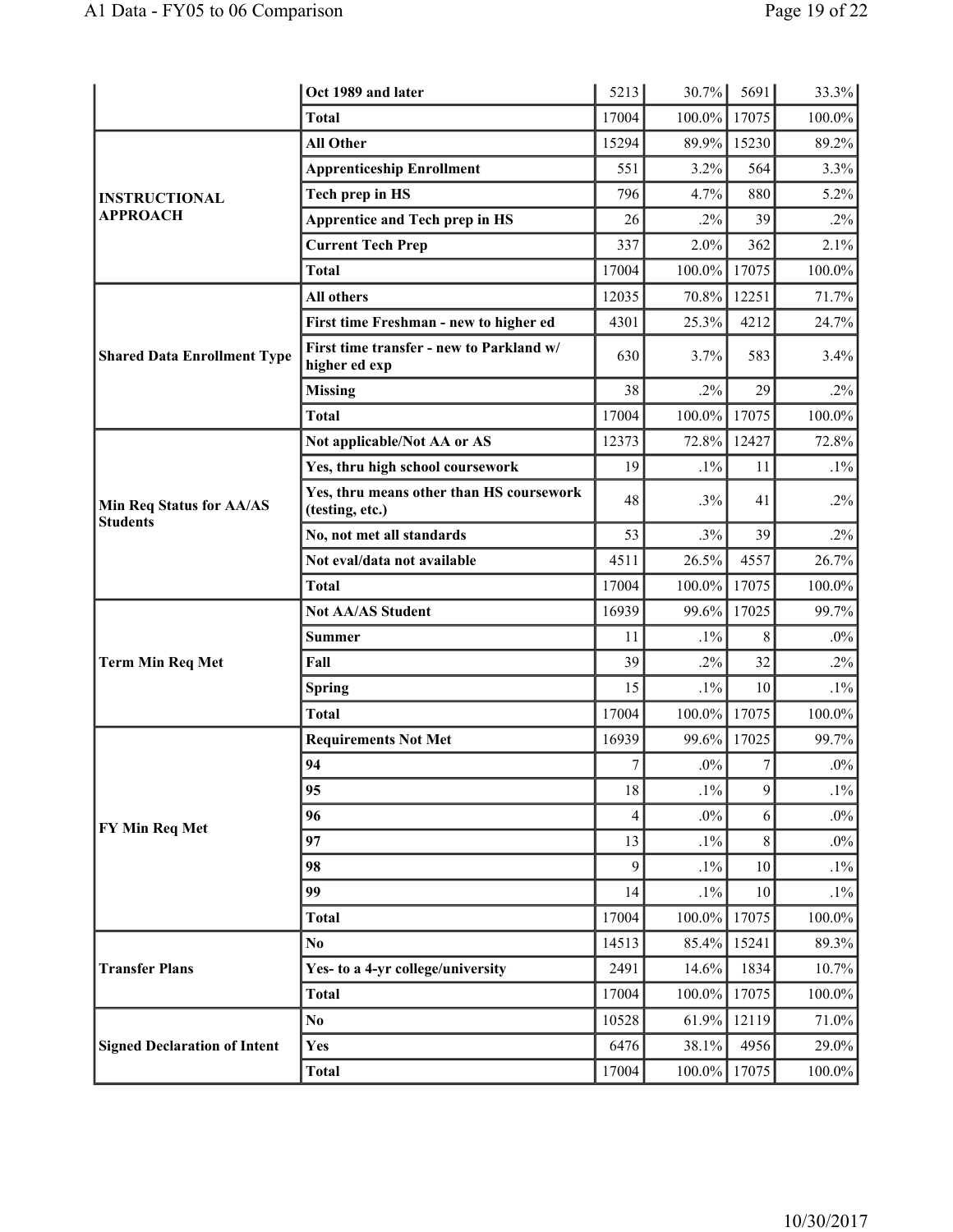return

| <b>Credit Hours Attempted and Earned</b> |                |                  |           |  |  |  |
|------------------------------------------|----------------|------------------|-----------|--|--|--|
|                                          |                | <b>FISCAL YR</b> |           |  |  |  |
|                                          |                | 2005             | 2006      |  |  |  |
|                                          | Mean           | 1.45             | 1.50      |  |  |  |
|                                          | Median         | .00.             | .00.      |  |  |  |
| <b>Summer Credit Hours Attempted</b>     | <b>Sum</b>     | 24616.00         | 25672.50  |  |  |  |
|                                          | <b>Minimum</b> | .00.             | .00.      |  |  |  |
|                                          | <b>Maximum</b> | 17.00            | 17.00     |  |  |  |
|                                          | Mean           | 1.19             | 1.26      |  |  |  |
|                                          | Median         | .00.             | .00.      |  |  |  |
| <b>Summer Credit Hours Earned</b>        | <b>Sum</b>     | 20207.50         | 21585.50  |  |  |  |
|                                          | Minimum        | .00.             | .00.      |  |  |  |
|                                          | <b>Maximum</b> | 17.00            | 16.00     |  |  |  |
|                                          | Mean           | 5.50             | 5.48      |  |  |  |
|                                          | Median         | 3.00             | 3.00      |  |  |  |
| <b>Fall Credit Hours Attempted</b>       | Sum            | 93574.50         | 93564.00  |  |  |  |
|                                          | Minimum        | .00.             | .00.      |  |  |  |
|                                          | <b>Maximum</b> | 25.00            | 24.00     |  |  |  |
|                                          | Mean           | 4.23             | 4.15      |  |  |  |
|                                          | Median         | 2.00             | 2.00      |  |  |  |
| <b>Fall Credit Hours Earned</b>          | Sum            | 72009.50         | 70792.00  |  |  |  |
|                                          | <b>Minimum</b> | .00.             | .00.      |  |  |  |
|                                          | <b>Maximum</b> | 24.00            | 23.00     |  |  |  |
|                                          | Mean           | 5.17             | 5.18      |  |  |  |
|                                          | <b>Median</b>  | 3.00             | 3.00      |  |  |  |
| <b>Spring Credit Hours Attempted</b>     | <b>Sum</b>     | 87903.50         | 88470.00  |  |  |  |
|                                          | Minimum        | .00.             | .00       |  |  |  |
|                                          | Maximum        | 27.00            | 25.00     |  |  |  |
|                                          | Mean           | 3.89             | 3.90      |  |  |  |
|                                          | Median         | 1.00             | 1.00      |  |  |  |
| <b>Spring Credit Hours Earned</b>        | <b>Sum</b>     | 66218.50         | 66589.50  |  |  |  |
|                                          | Minimum        | .00              | .00.      |  |  |  |
|                                          | <b>Maximum</b> | 25.00            | 21.00     |  |  |  |
|                                          | Mean           | 12.12            | 12.16     |  |  |  |
|                                          | <b>Median</b>  | 8.00             | 8.00      |  |  |  |
| <b>Total Credit Hours Attempted</b>      | Sum            | 206094.00        | 207706.50 |  |  |  |
|                                          | <b>Minimum</b> | .00              | .00.      |  |  |  |
|                                          | <b>Maximum</b> | 52.00            | 53.00     |  |  |  |

# **Annual Enrollment (A1) - FY 05 & 06**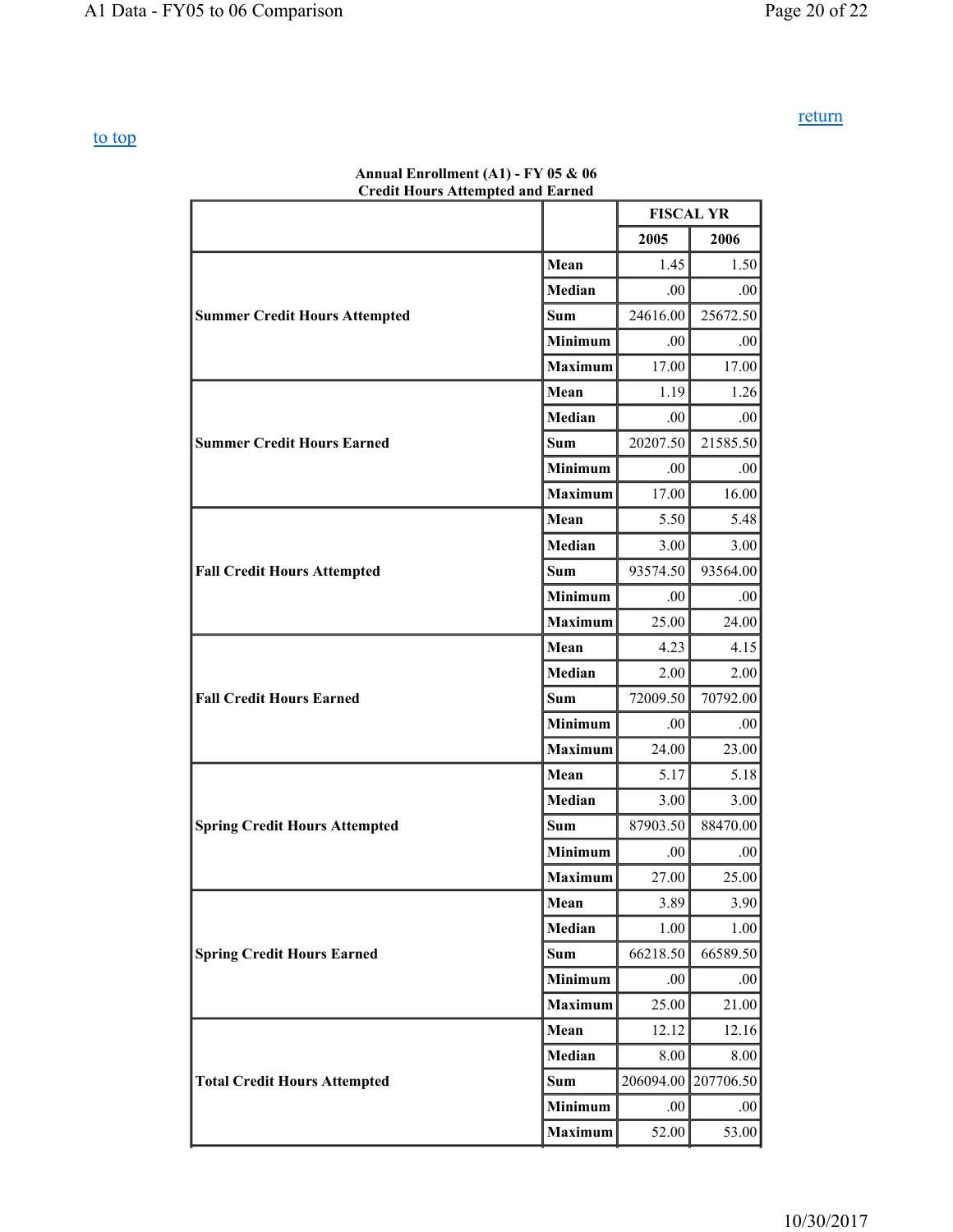|                                                     | Mean           | 9.32                | 9.31             |
|-----------------------------------------------------|----------------|---------------------|------------------|
|                                                     | <b>Median</b>  | 5.00                | 6.00             |
| <b>Total Credit Hours Earned</b>                    | Sum            | 158435.50 158967.00 |                  |
|                                                     | Minimum        | .00.                | .00              |
|                                                     | <b>Maximum</b> | 51.00               | 53.00            |
|                                                     | Mean           | 1.29                | 1.33             |
|                                                     | Median         | .00.                | .00              |
| <b>Shared Summer Credit Hours Attempted</b>         | <b>Sum</b>     | 21887.00            | 22785.00         |
|                                                     | <b>Minimum</b> | .00                 | .00              |
|                                                     | <b>Maximum</b> | 17.00               | 17.00            |
|                                                     | Mean           | 1.10                | 1.16             |
|                                                     | Median         | .00.                | .00              |
| <b>Shared Summer Credit Hours Earned</b>            | Sum            | 18778.50            | 19770.00         |
|                                                     | <b>Minimum</b> | .00.                | .00              |
|                                                     | <b>Maximum</b> | 17.00               | 15.00            |
|                                                     | Mean           | 4.62                | 4.56             |
|                                                     | Median         | 3.00                | 3.00             |
| <b>Shared Fall Credit Hours Attempted</b>           | <b>Sum</b>     | 78507.50            | 77872.00         |
|                                                     | Minimum        | .00                 | .00              |
|                                                     | <b>Maximum</b> | 25.00               | 24.00            |
|                                                     | Mean           | 3.60                | 3.52             |
|                                                     | Median         | .00.                | .00              |
| <b>Shared Fall Credit Hours Earned</b>              | <b>Sum</b>     | 61204.00            | 60068.00         |
|                                                     | <b>Minimum</b> | .00.                | .00              |
|                                                     | <b>Maximum</b> | 24.00               | 23.00            |
|                                                     | Mean           | 4.49                | 4.49             |
|                                                     | Median         | 3.00                | 2.00             |
| <b>Shared Spring Credit Hours Attempted</b>         | <b>Sum</b>     | 76404.00            | 76664.50         |
|                                                     | Minimum        | .00                 | .00              |
|                                                     | <b>Maximum</b> | 25.00               | 23.00            |
|                                                     | Mean           | 3.45                | 3.46             |
|                                                     | Median         | .00                 | .00              |
| <b>Shared Spring Credit Hours Earned</b>            | <b>Sum</b>     | 58669.00            | 59137.00         |
|                                                     | Minimum        | .00                 | .00              |
|                                                     | <b>Maximum</b> | 25.00               | 21.00            |
|                                                     | Mean           | 0                   | $\boldsymbol{0}$ |
| <b>Shared Data Enrollment Type</b>                  | Median         | 0                   | 0                |
|                                                     | <b>Sum</b>     | 5675                | 5465             |
|                                                     | <b>Minimum</b> | 0                   | $\boldsymbol{0}$ |
|                                                     | Maximum        | 3                   | 3                |
| <b>Shared CUM Credit Hours Earned (ALL SOURCES)</b> | Mean           | 31.07               | 31.85            |
|                                                     | Median         | 15.00               | 16.00            |